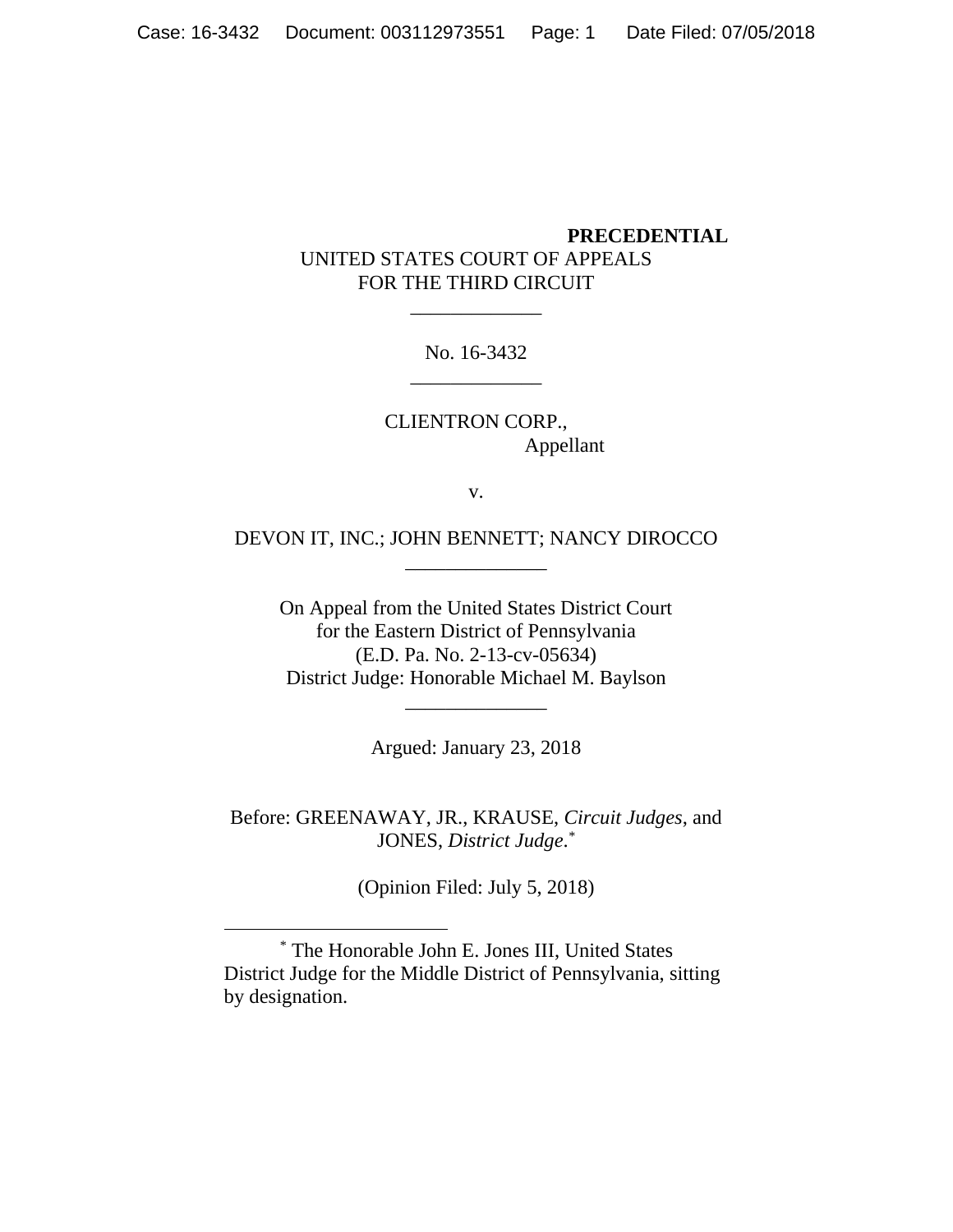John D. van Loben Sels [Argued] Fish IP Law 333 Twin Dolphin Drive, Suite 200 Redwood City, CA 94065 *Counsel for Appellant* 

Gary M. Samms [Argued] Obermayer Rebmann Maxwell & Hippel LLP Centre Square West 1500 Market Street, Suite 3400 Philadelphia, PA 19102 *Counsel for Appellees* 

> OPINION \_\_\_\_\_\_\_\_\_\_\_\_\_\_

> \_\_\_\_\_\_\_\_\_\_\_\_\_\_

GREENAWAY, JR., *Circuit Judge*.

 In this unusual case, Appellant Clientron Corp. is actually the prevailing party below and holds a judgment against Appellee Devon IT, Inc. worth over \$7 million. Clientron claims, however, that it is unable to recover because Devon IT is insolvent. Before the District Court and now also on appeal, Clientron has argued that Devon IT's corporate veil should be pierced, and that the two shareholders who own Devon IT as tenants by the entirety, Appellees John Bennett and Nance DiRocco, should be held personally liable for the entire judgment. Although the District Court declined to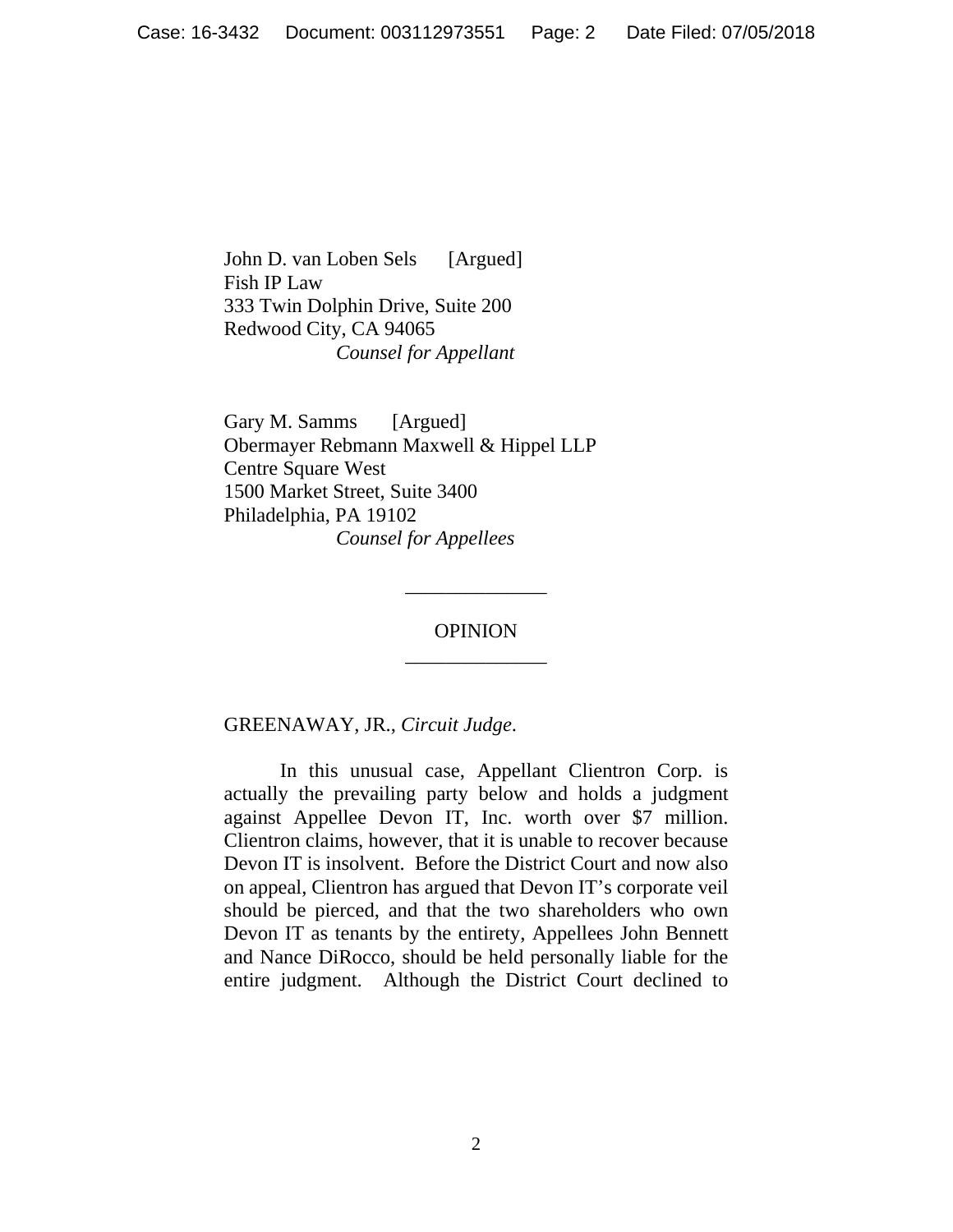disregard Devon IT's corporate form on the merits, it held Bennett—but not DiRocco—personally liable for a portion of the judgment as a sanction for egregious discovery misconduct. According to Clientron, this decision to sanction only Bennett was insufficient because he, like Devon IT, is judgment-proof. Clientron contends that it can recover only if DiRocco is held personally liable for the judgment as well.

 As we will explain below, we hold that, irrespective of whether the imposed sanction was sufficient to cure the prejudice suffered by Clientron, the District Court committed legal error in piercing Devon IT's veil as a sanction to reach Bennett but not DiRocco, and in holding Bennett personally liable for only part of the judgment. We will therefore vacate the District Court's order sanctioning Bennett and remand so that the District Court may impose a new sanction.

## **I. BACKGROUND**

# **A. The Parties' Contractual Relationship and This Litigation**

Clientron is a Taiwanese manufacturer and distributor of computer components. Devon IT is a Pennsylvania corporation that sells computer hardware and software and whose sole shareholders are John Bennett and Nance DiRocco, a married couple that jointly owns one hundred percent of Devon IT's shares as tenants by the entirety. Devon IT is one of at least twenty-four business entities that Bennett and DiRocco have owned together using the tenancy by the entirety ownership form. Many of these entities bear similar names that somehow incorporate the word "Devon." Devon IT was incorporated in 1999 as an S corporation. At first, its primary function was to provide IT services to other Devon entities, but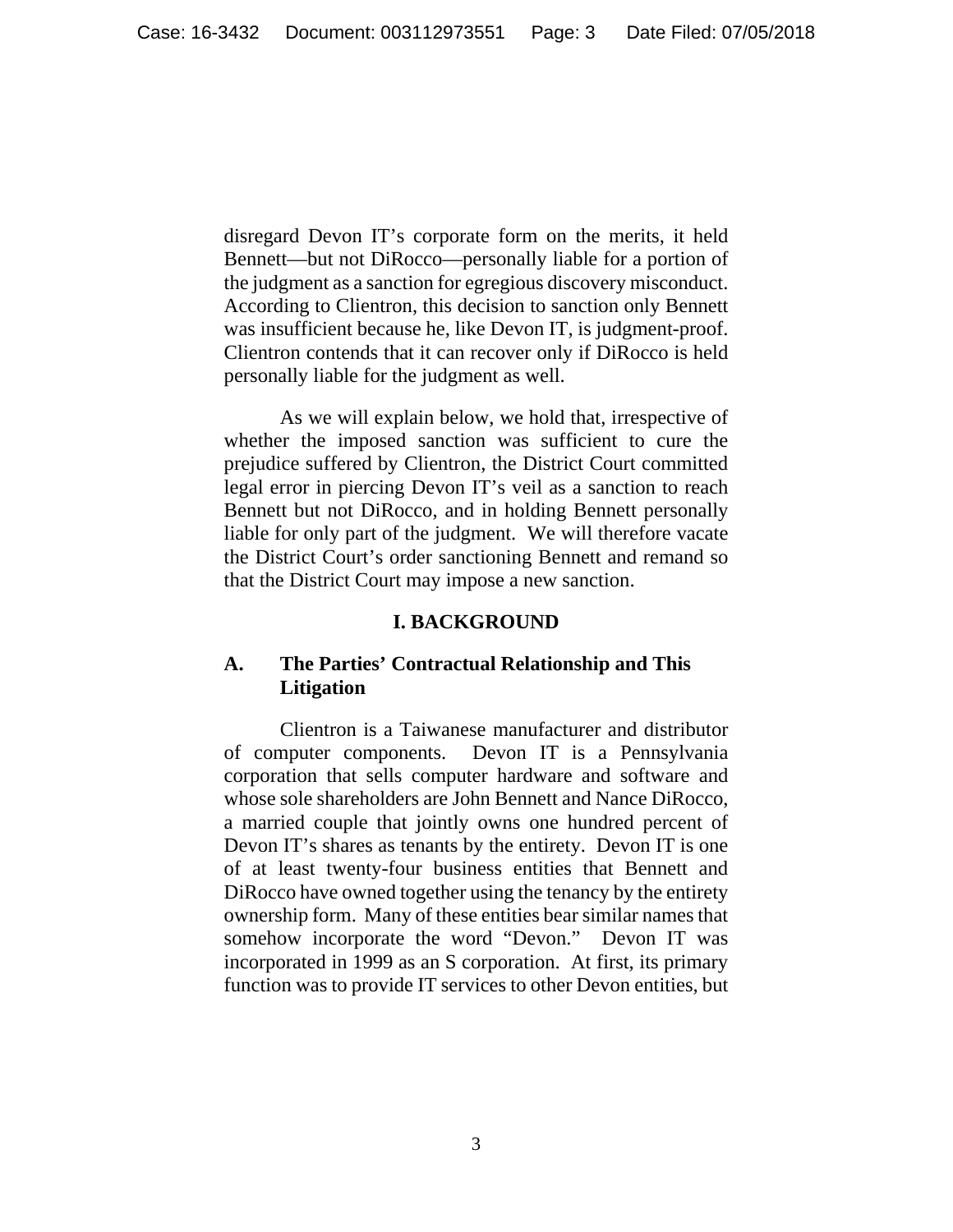by 2005, it had begun to transition from performing internal work to providing services for other companies.

 In 2010, Devon IT was awarded a contract from Dell to sell "thin client" computer products.<sup>1</sup> Devon IT in turn contracted with Clientron to manufacture the computers that Dell was to purchase. Under the arrangement, Clientron manufactured the goods and shipped them directly to Dell, and Dell paid Devon IT, who in turn paid Clientron. But Devon IT stopped paying Clientron entirely in March 2012. At the time, Devon IT owed Clientron over \$6 million in unpaid invoices for products Clientron had provided. Sometime thereafter, Dell terminated its relationship with Devon IT and paid Devon IT \$2 million, none of which ever made its way to Clientron.

 Pursuant to the parties' agreement, Clientron submitted a request for arbitration to the Chinese Arbitration Association in Taiwan in September 2012, claiming that Devon IT had breached its obligations under the parties' agreement. The Taiwanese arbitrators ruled in Clientron's favor and awarded over \$6.5 million in damages.

 Clientron then sued Devon IT, Bennett, and DiRocco in the Eastern District of Pennsylvania seeking to enforce the arbitration award. In a second suit that was later consolidated with the first, Clientron sought an additional \$14.3 million in damages from the three Defendants for fraud and breach of

 $\overline{\phantom{a}}$ <sup>1</sup> "Thin clients" are lightweight computers that are dependent on a remote server to fulfill their computational roles and are typically components of broader computer infrastructures.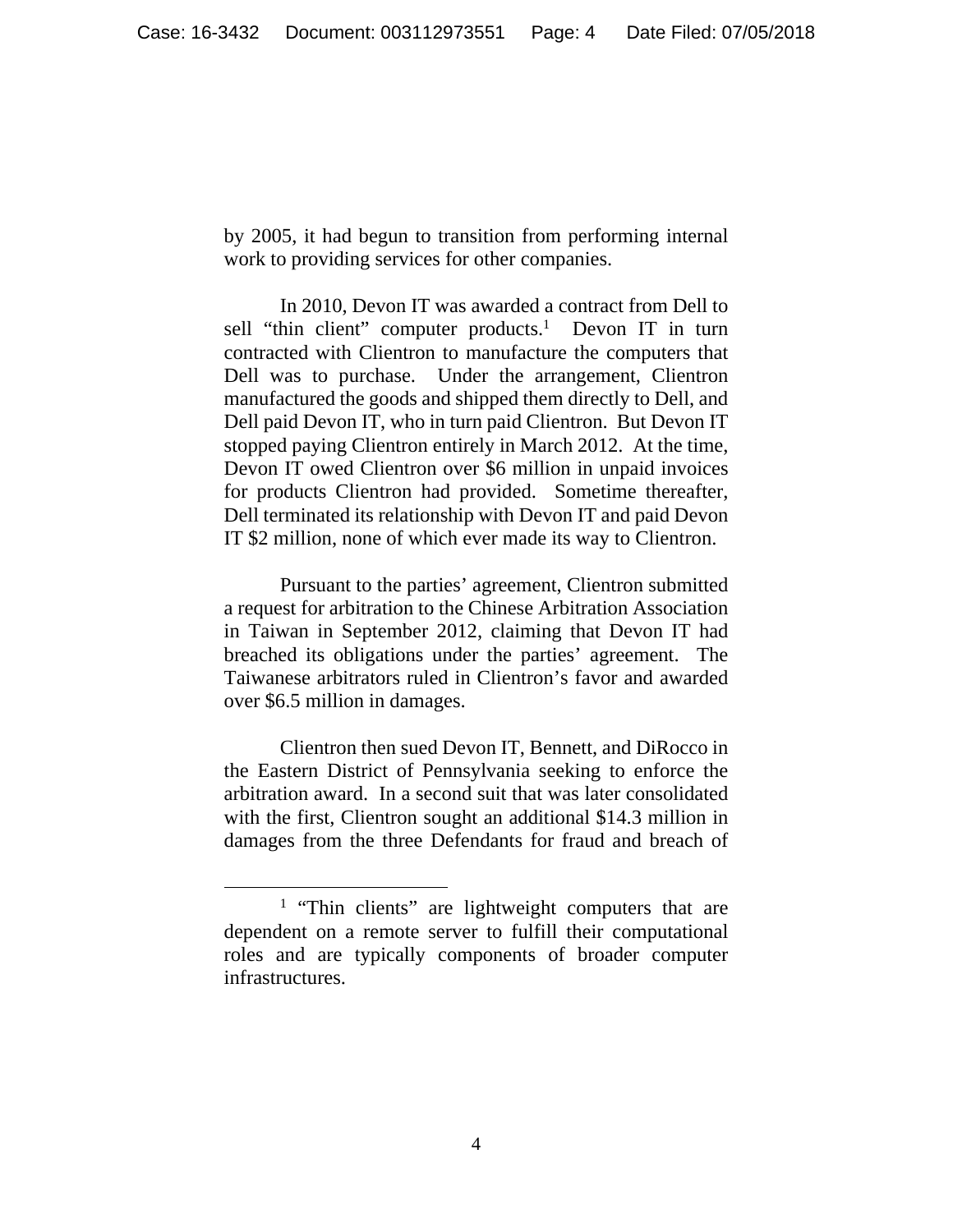contract stemming from Devon IT's refusal to pay for products in purchase orders that were not covered by the Taiwanese arbitration. Clientron further alleged that, under Pennsylvania law, Devon IT was the alter ego of its two sole shareholders, Bennett and DiRocco, and it asked the District Court to pierce Devon IT's corporate veil.<sup>2</sup>

### **B. The Appellees' Discovery Misconduct**

 During pretrial discovery, the Defendants continually failed to meet their obligations under the Federal Rules. In response to Clientron's requests for documents, they initially asserted frivolous general objections before eventually making either incomplete or non-responsive productions. At one point, they produced ninety-three boxes of irrelevant documents without sorting the documents into topics or categories. Moreover, despite being properly served with two deposition notices under Federal Rule of Civil Procedure 30(b)(6), which requires a corporation to designate a witness to testify on its behalf, Devon IT never designated such a witness at all, let alone regarding basic topics relevant to Clientron's alter ego claims, such as the administration of Devon IT's bank records, general ledger, and other corporate records. Defendants' counsel represented to the District Court that he overlooked the second Rule 30(b)(6) notice, but both the court and Clientron repeatedly reminded counsel and the Defendants themselves that they needed to designate a witness on the topics in the

 <sup>2</sup> Devon IT asserted counterclaims against Clientron as well, but Devon IT did not prevail on these claims below, and they are not at issue in this appeal.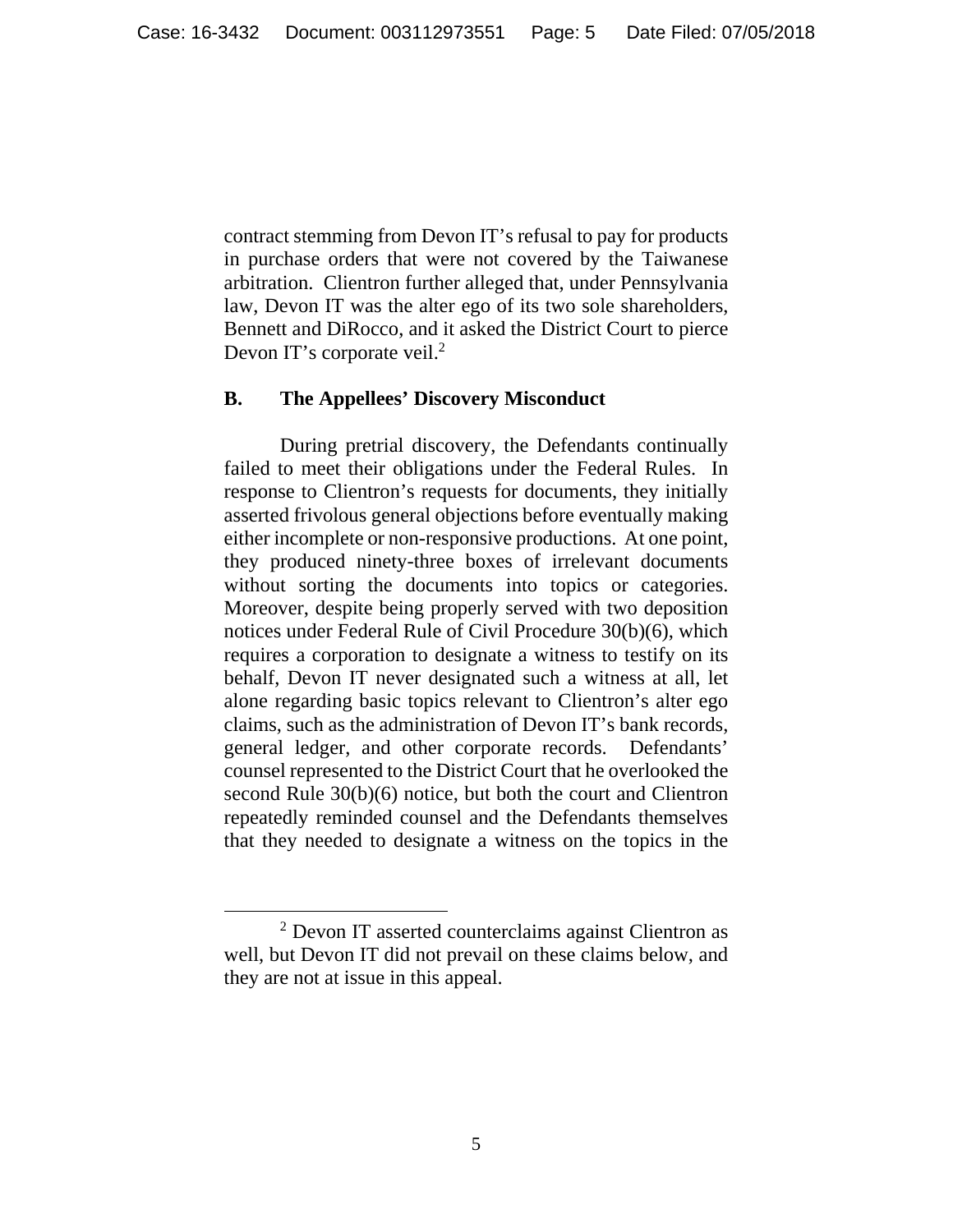notice. Without any adequate explanation, however, the Defendants never produced a knowledgeable witness.

 Meanwhile, Bennett, who was the chairman and sole member of Devon IT's board of directors, claimed to be unfamiliar with virtually all details of the case during his deposition. He maintained, for example, that he was unaware of whether Devon IT even maintained a general ledger. He further stated that he was unable to testify regarding any of Devon IT's defenses or counterclaims. Bennett also continued his practice of regularly deleting all of the sent and received emails from his personal account after he knew a dispute had arisen with Clientron, and even after Clientron had filed suit.

 As a result of the Defendants' discovery practices, Clientron filed four separate motions to compel, as well as multiple letters to the District Court detailing their discovery issues. The District Court, for its part, entered four separate orders requiring the Defendants to provide discovery. After the Defendants failed to comply with those orders and Clientron filed a motion for sanctions, the court concluded that the Defendants' conduct was willful and in bad faith, and that the prejudice to Clientron was "obvious" because there was a "high probability that relevant information ha[d] not been provided." App. 14. Accordingly, in an August 28, 2015 order, the court issued a number of sanctions against Devon IT. First, it imposed a monetary sanction of \$44,320.50 corresponding to the extra costs incurred by Clientron. Second, it excluded Devon IT's evidence supporting its defense that the arbitration award should not be enforced because the arbitration clause in the parties' agreement did not cover the products that were at issue in the arbitration. And third, the District Court excluded any evidence supporting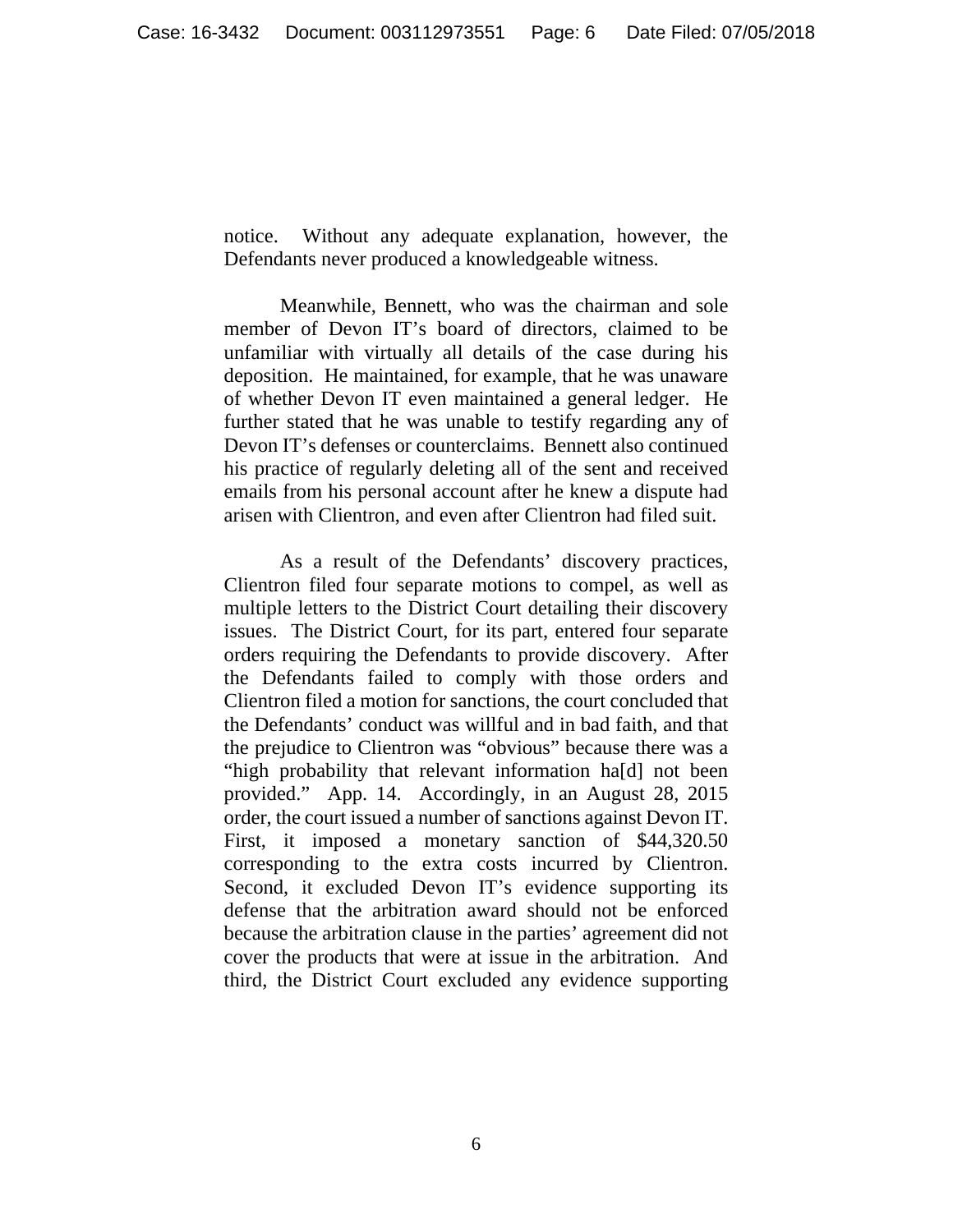Devon IT's defenses to Clientron's non-arbitrated breach of contract claim that had not already been disclosed during pretrial proceedings.

 Importantly, however, the District Court initially refrained from issuing any sanctions against Bennett individually because he had then recently filed for bankruptcy and was protected by an automatic stay. The court instead stated that it would reserve consideration of whether piercing the corporate veil would be an appropriate sanction to impose against him. DiRocco was not a party to Bennett's bankruptcy case, but the court nonetheless declined to sanction her individually because it concluded that she had not personally participated in any of the discovery misconduct.

# **C. The Enforcement of the Arbitration Award and the Jury Trial**

On the same day that it issued discovery sanctions against Devon IT, the District Court granted Clientron's motion for summary judgment with respect to the arbitration award and enforced the roughly \$6.5 million award against Devon IT plus interest and costs, equaling a total amount of \$6,943,817.13. The court concluded that the award should be enforced as a matter of comity under governing Pennsylvania law. Clientron's non-arbitrated breach of contract and fraud claims then proceeded to a jury trial. The issue of whether Devon IT's corporate veil should be pierced also proceeded to trial, but the District Court ruled that the jury's verdict on that point would be advisory only.

 Despite being provided with inadequate discovery, Clientron was nevertheless able to present a variety of evidence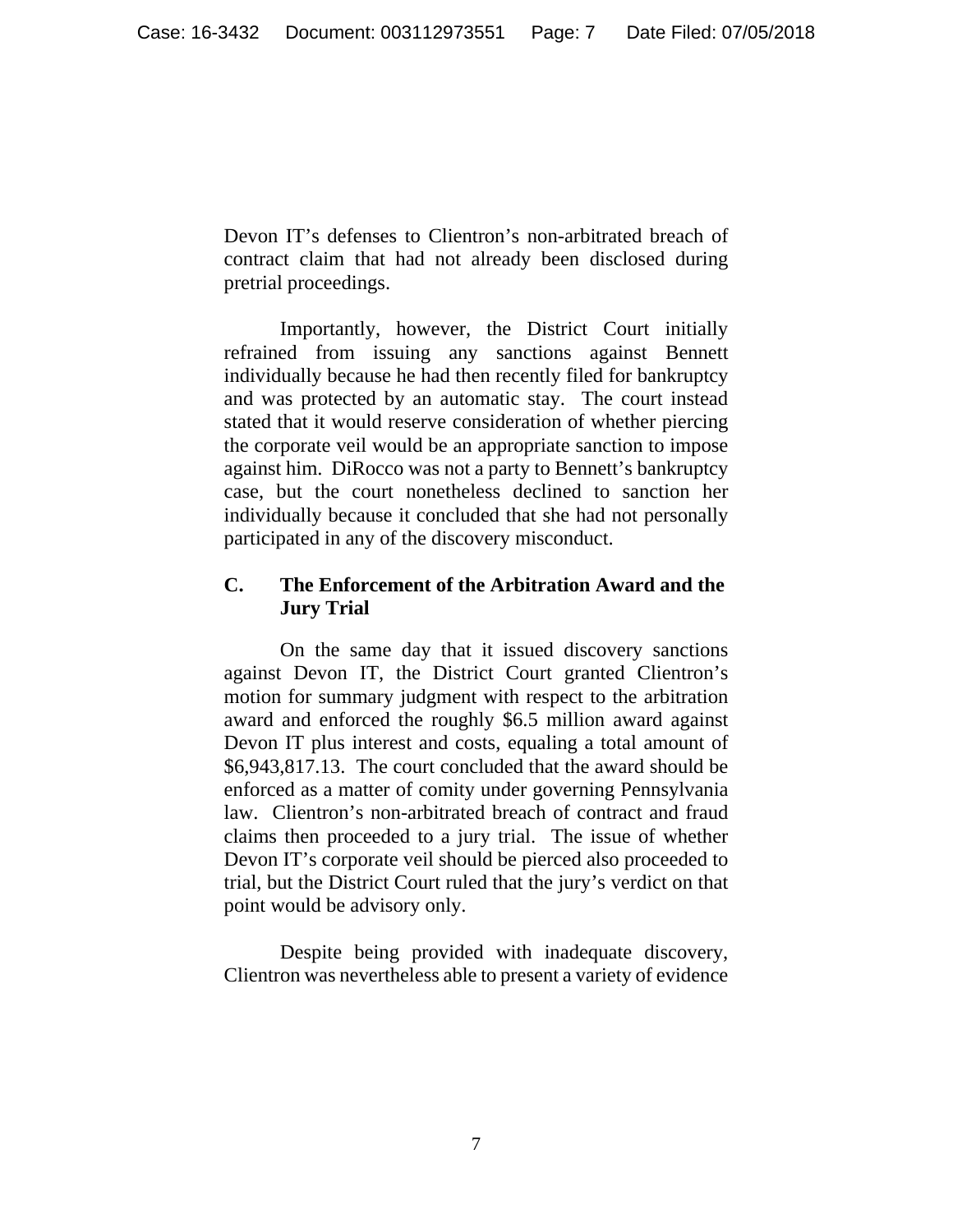at trial in support of its contention that veil piercing was appropriate. Its accounting expert, Kyle Midkiff, testified that, based on the limited discovery provided, she was able to discern that, from 2010 to 2013, \$24 million was siphoned from Devon IT to other Bennett and DiRocco-owned entities. And Midkiff saw that one of the Devon entities receiving the most money from Devon IT subsequently made payments into Bennett's personal account. Midkiff also explained that Devon IT's general ledger showed that Devon IT had made a \$3.5 million loan to its shareholders, Bennett and DiRocco. The same loan appeared on Devon IT's 2010 tax return as well. Both Bennett and DiRocco, however, denied receiving the loan—or any loan from Devon IT for that matter—and claimed there must have been a mistake in the records.

 Moreover, Midkiff testified that, in recent years, both Bennett and DiRocco's credit card purchases had exceeded the income reflected on their personal tax returns. While the "limited financial records" Devon IT had turned over left Midkiff unable to conclude definitively that corporate funds were used to pay these personal expenses, she said that it was likely Bennett and DiRocco had received money from their corporations and commingled personal and corporate finances. App. 960.

 Midkiff further testified that, from 2010 to 2013, there was a total of \$79 million in deposits that went into Devon IT's account, yet Devon IT was nonetheless insolvent from at least 2009 to 2012. Indeed, Bennett himself testified that Devon IT did not make any money from 2008 to 2012. Midkiff also explained that Devon IT rented office space from another company owned by Bennett and DiRocco, but notably, no leases or other documents appeared to exist with respect to this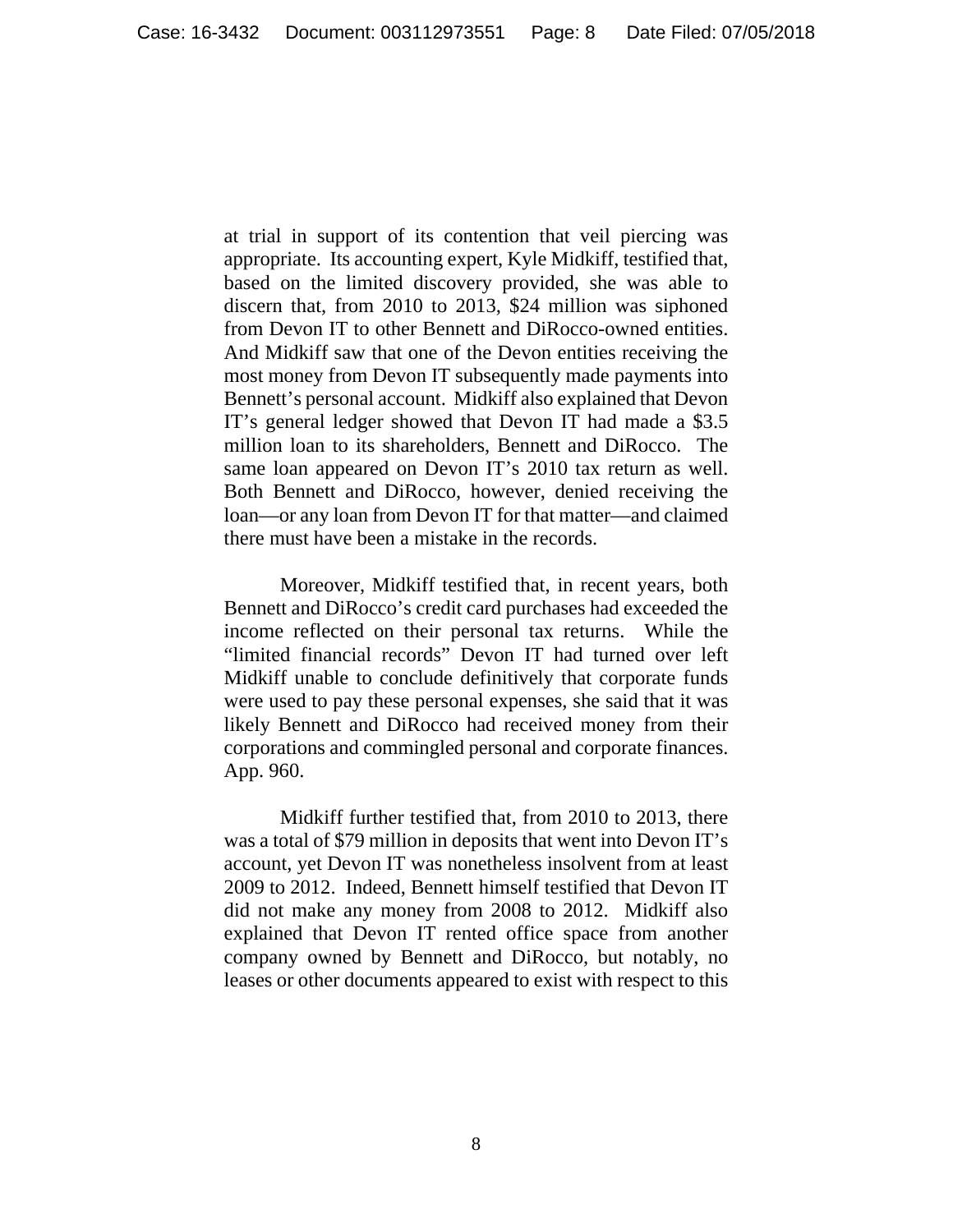arrangement, and rent payments fluctuated dramatically between 2011 and 2013.

 Despite pleading ignorance during discovery, Bennett admitted at trial that he made the decision to spend the \$2 million termination payment from Dell on Devon IT's operation costs instead of paying Clientron. Bennett similarly admitted that he and two other Devon IT officers made the decision to spend the proceeds from other settlements on Devon IT operation costs and other corporate debts.

 Meanwhile, DiRocco testified that she had virtually no role in Devon IT's operations, nor did she have any meaningful knowledge of its activities. Instead, as DiRocco acknowledged, she gave Bennett a proxy to act on her behalf. He had "unfettered discretion" to spend money in the entities that they owned together and to sign DiRocco's name on documents in connection with those entities. App. 924. DiRocco testified, however, that she occasionally hosted meals for Bennett's business guests when they came to her home, and she claimed \$6,386 in meals and entertainment expenses on Devon IT's 2010 tax return.

 Although Bennett was chairman and sole member of Devon IT's board of directors, evidence was also presented that Devon IT employed functional officers, including a Chief Operating Officer, and a Chief Technology Officer, who purportedly oversaw day-to-day operations and met with Bennett regularly. And there was evidence that, at least at one time, Devon IT had somewhere between thirty and forty employees.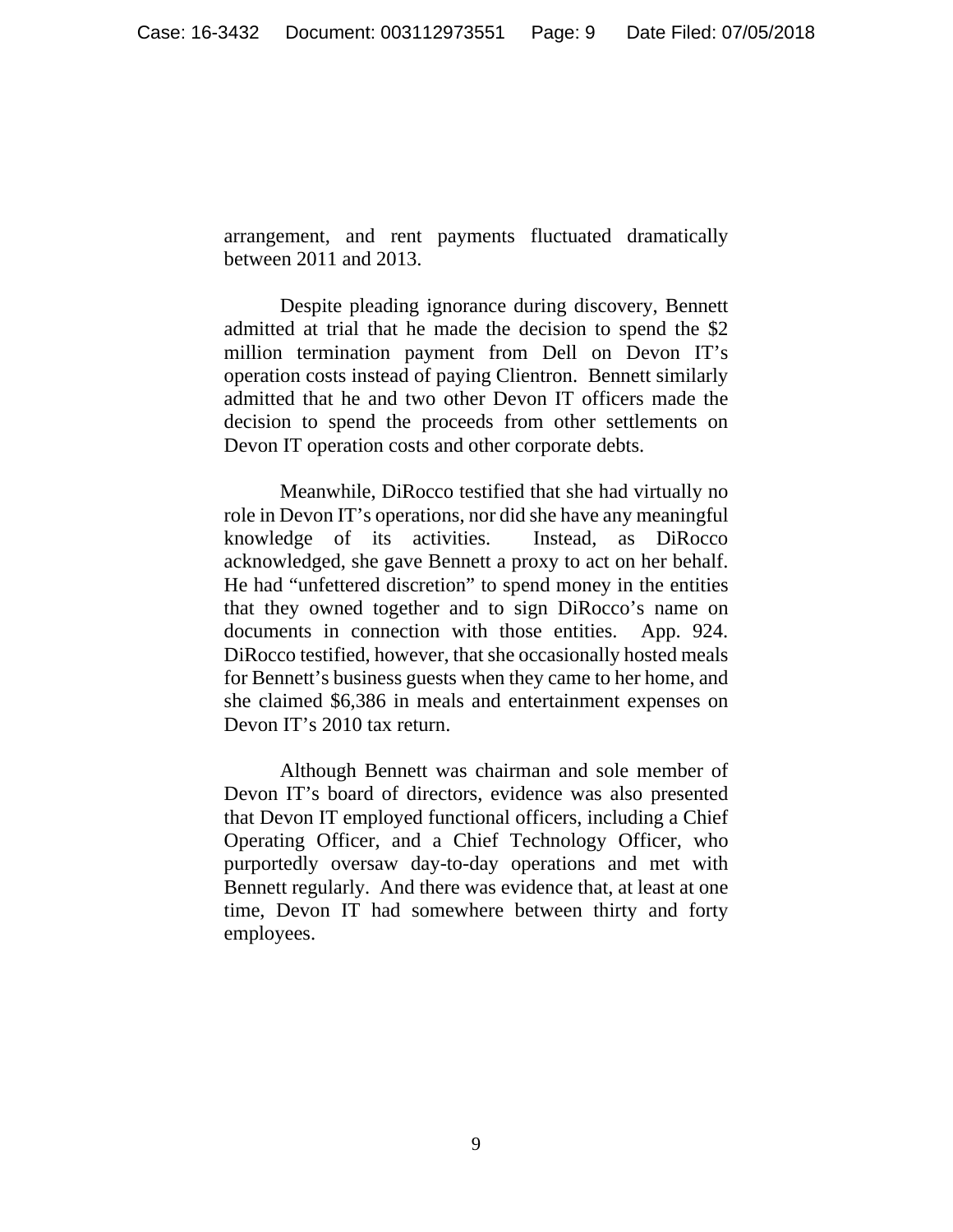At the conclusion of trial, the District Court instructed the jury that it was permitted, but not required, to make an adverse inference against Devon IT due to its earlier discovery conduct; the instruction did not reference Bennett or DiRocco by name. The jury ultimately returned a verdict finding Devon IT liable for breach of contract, and it awarded Clientron an additional \$737,018 in damages. But the jury rejected Clientron's fraud claim and declined to pierce Devon IT's corporate veil to hold Bennet and DiRocco jointly and severally liable for the contract judgment.

### **D. The District Court's Post-Trial Rulings**

 In a memorandum opinion following trial, the District Court adopted the jury's verdict declining to pierce Devon IT's corporate veil. Importantly, the court did not adopt an adverse inference. It instead emphasized that much of Clientron's evidence was "[s]peculative, [c]onclusory, or [i]ncomplete." App. 55. For instance, the court acknowledged that Devon IT had sent more than \$24 million to other Devon-related entities between 2010 and 2013, but it stressed that Clientron had not shown how any of that money had made its way into Bennett's and/or DiRocco's personal accounts, or how the transactions were otherwise improper. The court similarly emphasized that it was Clientron's burden to prove that the alleged \$3.5 million loan actually existed and was issued for some improper purpose. Finding the evidence Clientron presented equally consistent with "sloppy record keeping," the court concluded that Clientron had failed to meet that burden. App. 56.

 Regarding the rent arrangement with the other company owned by Bennett and DiRocco, the court conceded that the payment "fluctuations were admittedly suspicious given an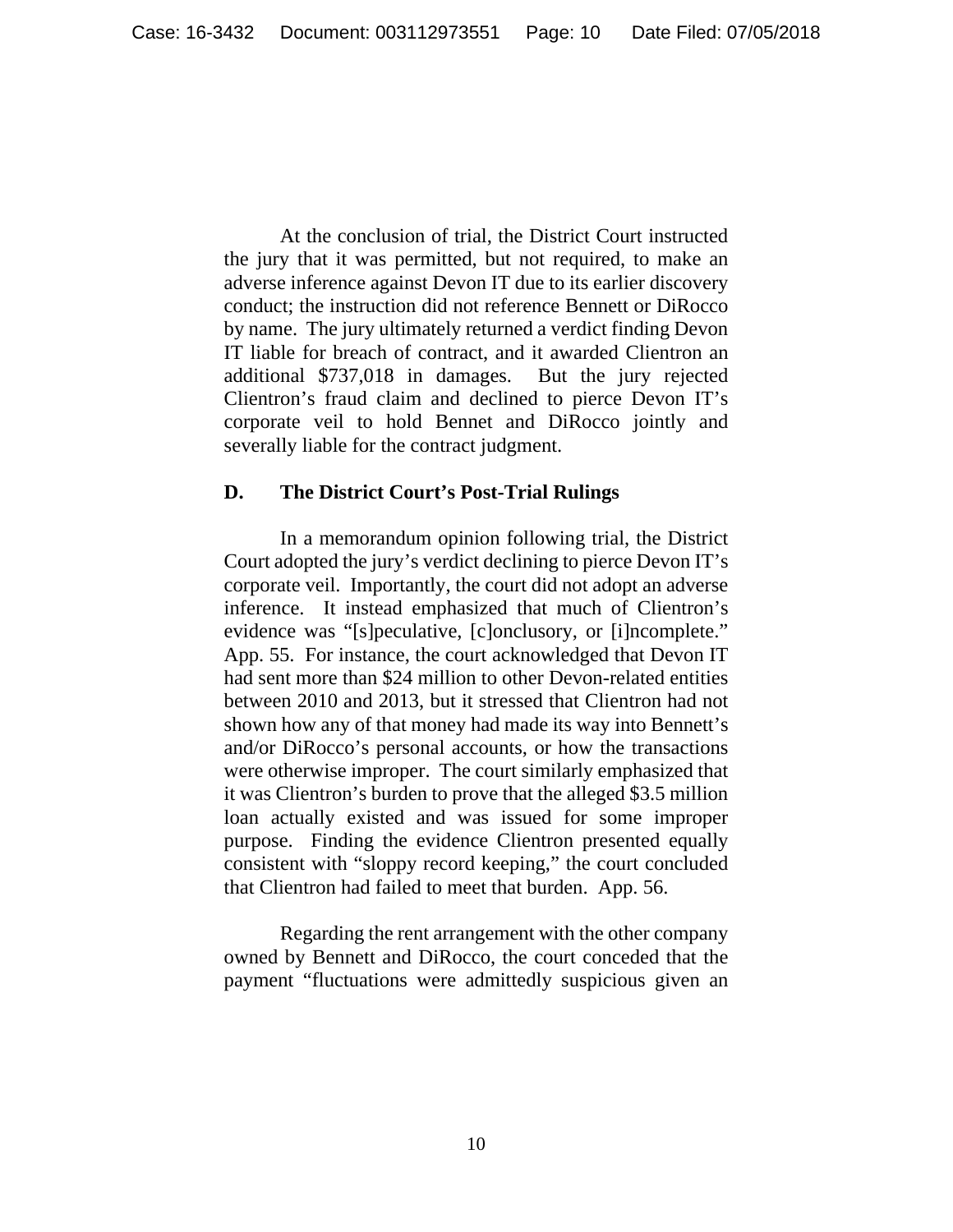apparent lack of formal leases documenting how rent was calculated," but absent more concrete evidence, the court could not conclude that the rent payments represented a commingling of funds. App. 58. "One possible explanation," the court believed, was that Devon IT's office space "expanded once the Dell contract was signed and then shrank dramatically following the contract's 2012 cancellation." *Id.* 58 n.10. With respect to the Dell money and other settlement proceeds that Bennett had diverted away from Clientron, the court determined that Clientron had not proven that any of the money "was in fact used to benefit Bennett and DiRocco personally as opposed to benefitting Devon IT, albeit in flagrant breach of Devon IT's contractual obligations." App. 60. The court concluded that, without more, Clientron had failed to establish that Devon IT was Bennett and DiRocco's alter ego. It therefore declined to disregard Devon IT's corporate form.

 However, in the same opinion, the District Court proceeded to pierce the veil to reach Bennett's assets as a sanction for his previous discovery misconduct. As Bennett's bankruptcy stay had by then been lifted, the court purported to "join[] a number of other courts which have held that piercing the corporate veil is an appropriate sanction for discovery misconduct impeding a party's ability to prove alter ego liability," reasoning that "Bennett's conduct seriously impeded Clientron's ability to prove alter ego liability and warrants strong sanctions." App. 67. "Simply put," the court stated, "Clientron would likely have had a much stronger case before the jury if not for Bennett's egregious misconduct." App. 68. But the court did not pierce the veil to reach DiRocco, reiterating its earlier conclusion that she had not personally participated in any of the discovery misconduct. And the court made Bennett personally liable for only the \$737,018 damages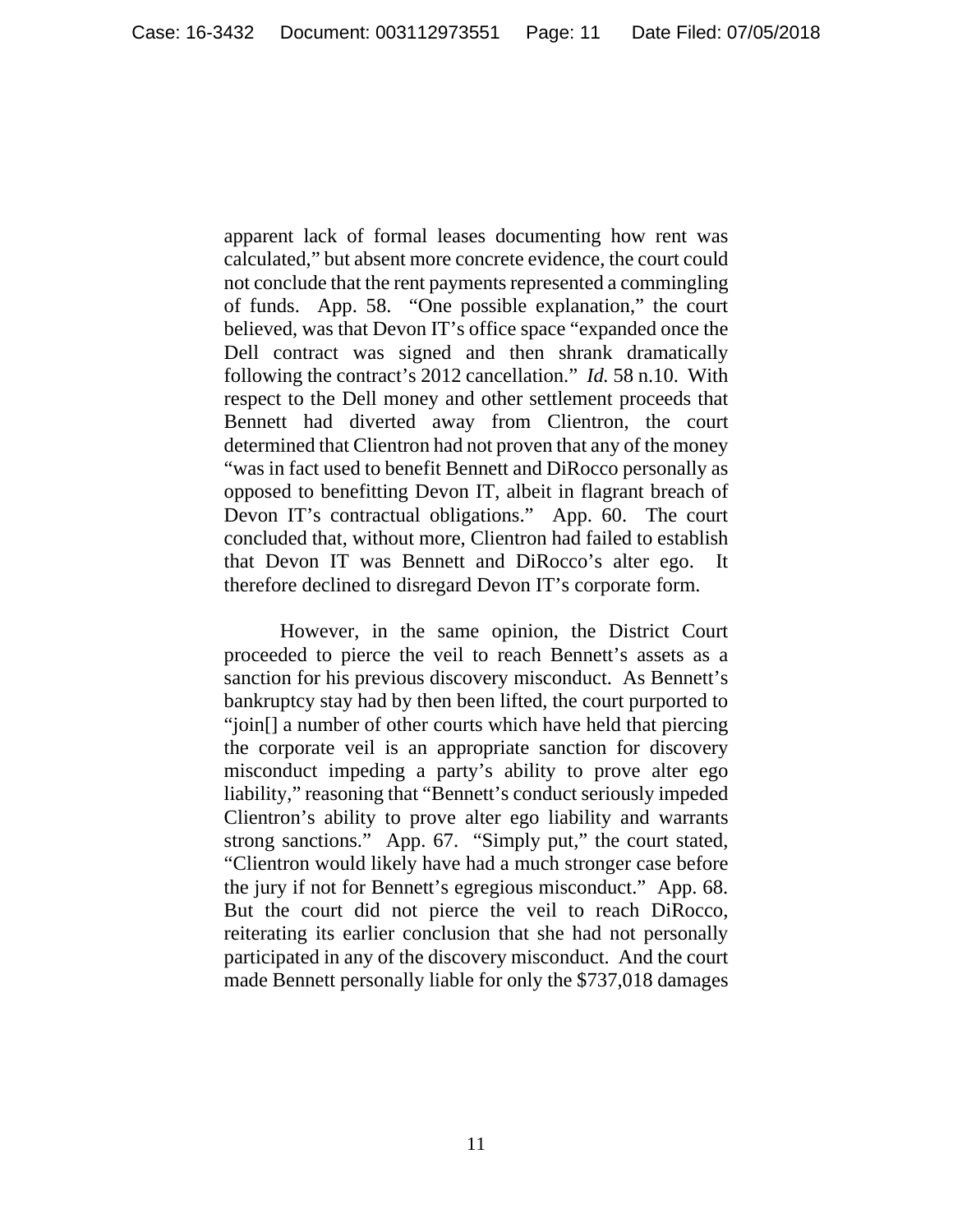award from the jury trial and the \$44,320 monetary sanction earlier imposed on Devon IT; without explanation, it did not make Bennett personally liable for the \$6.9 million Taiwanese arbitration award that the court had previously enforced against Devon IT. Clientron then filed this appeal.

## **II. JURISDICTION**

 The District Court had jurisdiction under 28 U.S.C. § 1332(a). We have jurisdiction under 28 U.S.C. § 1291.

#### **III. DISCUSSION**

 Pursuant to Pennsylvania law, property owned as tenants by the entirety cannot be accessed by the creditors of only one spouse. *See Madden v. Gosztonyi Savings & Trust Co.*, 200 A. 624, 627–28 (Pa. 1938). Thus, under the belief that Devon IT is insolvent and that Bennett is similarly judgment-proof because of his bankruptcy, Clientron asks this Court to make DiRocco personally liable for the judgment so that it can reach the property the couple owns jointly. Clientron argues that the District Court erred in declining to pierce the veil on the merits under Pennsylvania law, and in the alternative, that the District Court erred in refusing to pierce the veil with respect to DiRocco as a discovery sanction. It further contends that the District Court should have made both Bennett and DiRocco personally liable for the entire judgment, including the \$6.9 million arbitration award.

# **A. The Merits of Clientron's Alter Ego Claim**

Clientron first argues that, notwithstanding the Appellees' discovery misconduct, it presented sufficient evidence at trial to pierce the corporate veil under Pennsylvania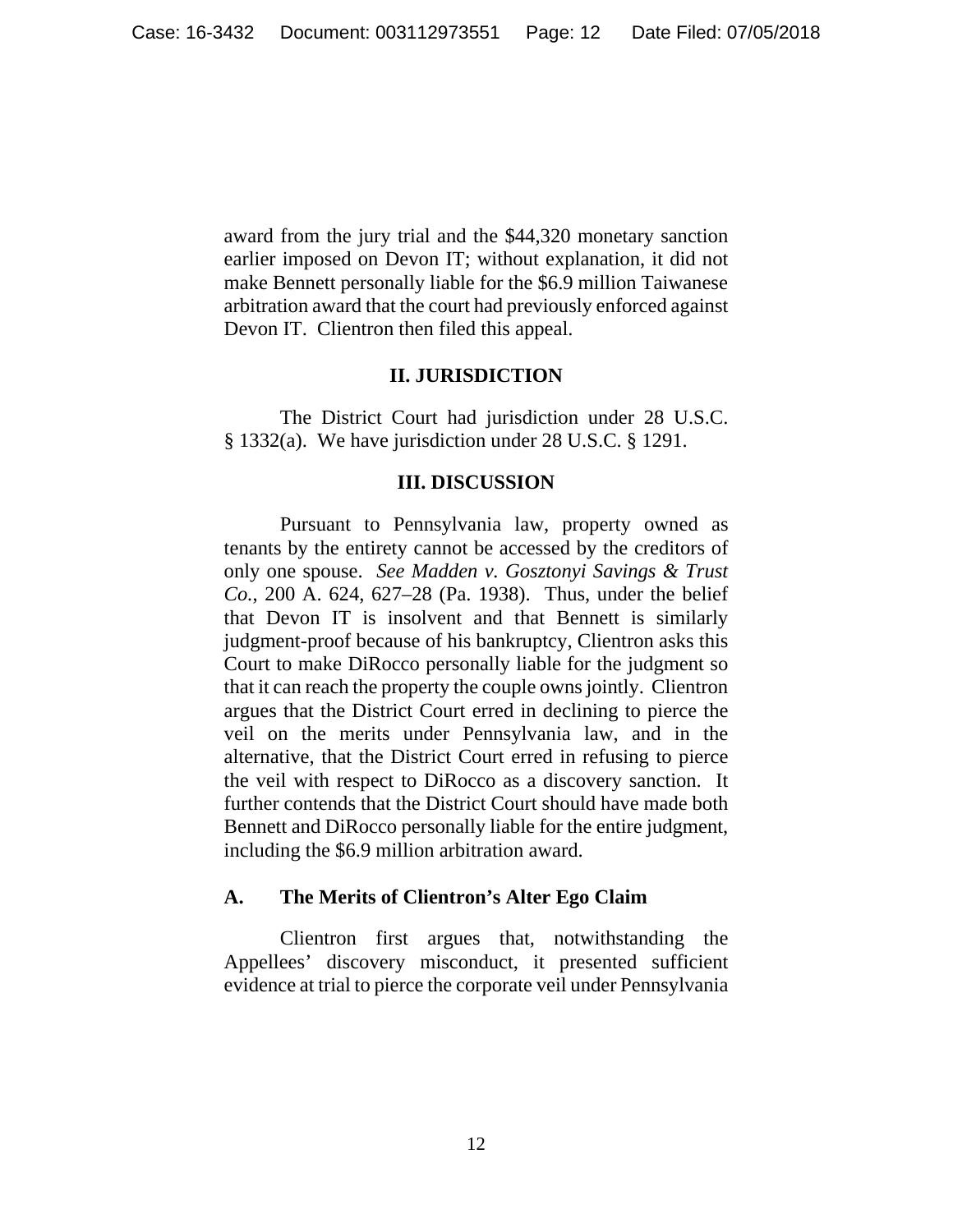law and reach the personal assets of both Bennett and DiRocco. Clientron therefore contends that the District Court erred in adopting the jury's advisory verdict that declined to pierce the veil.

 We review for clear error the District Court's findings of fact. *See McGann v. Cinemark USA, Inc.*, 873 F.3d 218, 223 (3d Cir. 2017). We exercise plenary review over the District Court's ultimate legal determination of whether to pierce the corporate veil based on those facts. *Craig v. Lake Asbestos of Que., Ltd.*, 843 F.2d 145, 148 (3d Cir. 1988) ("[W]hen a district court sitting in diversity applies state legal precepts to determine whether to pierce the corporate veil, the legal conclusion that it has drawn from the facts found is subject to plenary review.").

 Piercing the corporate veil "is an equitable remedy whereby a court disregards 'the existence of the corporation to make the corporation's individual principals and their personal assets liable for the debts of the corporation.'" *In re Blatstein*, 192 F.3d 88, 100 (3d Cir. 1999) (quoting *In re Schuster*, 132 B.R. 604, 607 (Bankr. D. Minn. 1991)). "Pennsylvania law, applicable here, recognizes a strong presumption against piercing the corporate veil." *Id.* (citing *Lumax Indus., Inc. v. Aultman*, 669 A.2d 893, 895 (Pa. 1995)). Applying Pennsylvania law, we have previously observed that

> the factors weighing in favor of piercing the veil include: "failure to observe corporate formalities, non-payment of dividends, insolvency of the debtor corporation at the time, siphoning of funds of the corporation by the dominant shareholder, non-functioning of other officers or directors, absence of corporate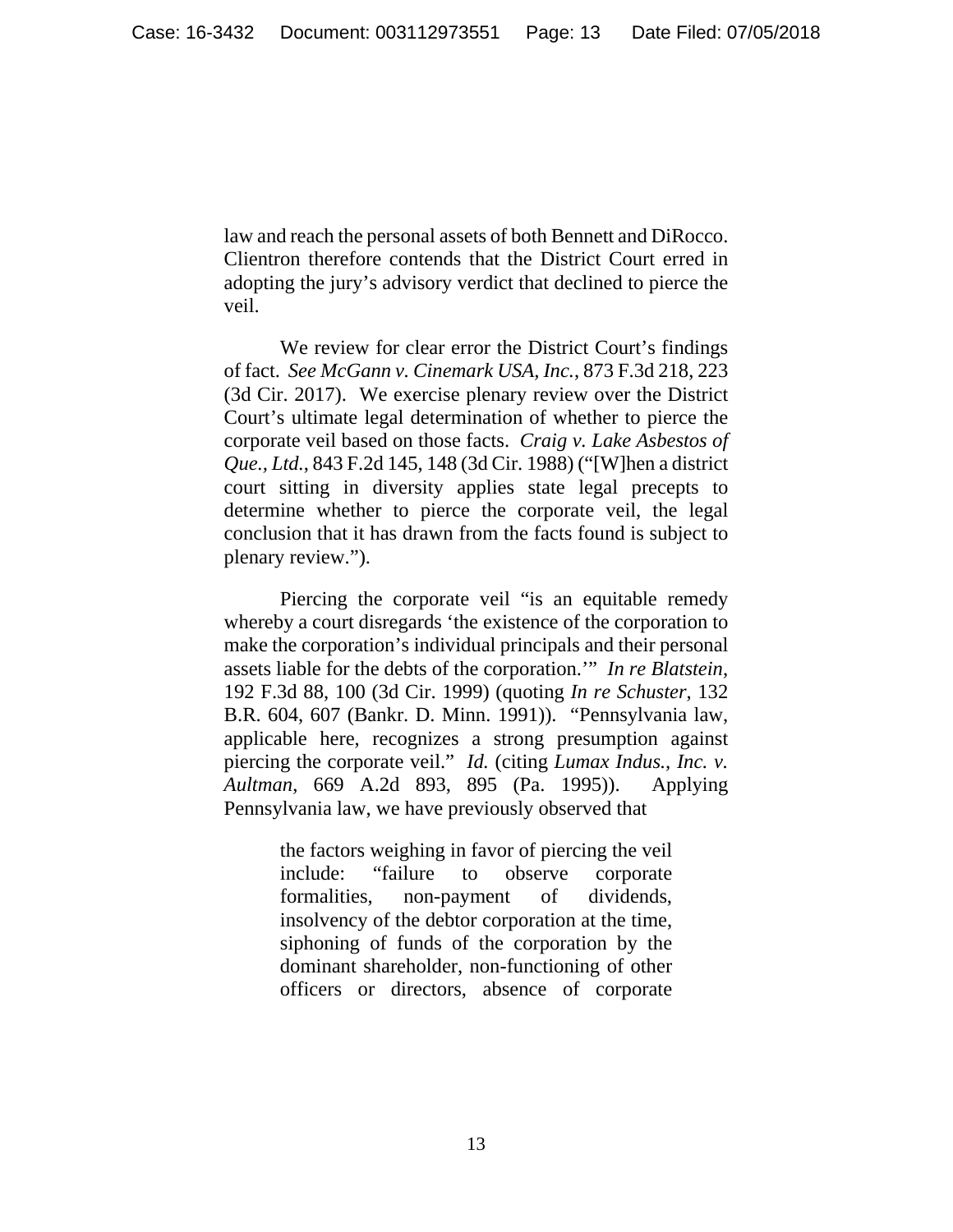records, and the fact that the corporation is merely a facade for the operations of the dominant stockholder or stockholders."

*Id.* (quoting *Kaplan v. First Options of Chi., Inc.*, 19 F.3d 1503, 1521 (3d Cir. 1994)); *see also Lumax*, 669 A.2d at 895. Not all factors need to be present; rather, the evidence must ultimately show that the corporation was "nothing more than a sham used to disguise [the shareholders'] use of its assets for [their] own benefit in fraud of its creditors." *Blatstein*, 192 F.3d at 100 (quoting *Kaplan*, 19 F.3d at 1521).

 Here, setting aside the Appellees' discovery misconduct, we agree with the District Court that Clientron did not establish that Devon IT was merely a sham. Although it is evident that Devon IT withheld funds from Clientron in obvious breach of its contractual obligations, Clientron could not show that such withholding benefitted Bennett's and DiRocco's individual interests as opposed to benefitting Devon IT. Indeed, Clientron presented evidence regarding money transfers between Bennett and DiRocco-owned entities, but it was unable to show how those transfers benefitted Bennett and DiRocco personally as individuals. Testimony at trial, meanwhile, indicated that Devon IT had several functional officers, who ran day-to-day operations of the company while regularly consulting with Bennett, as well as between thirty and forty employees.

 Admittedly, Clientron did present evidence that gives us pause. The evidence concerning the \$3.5 million loan from Devon IT to Bennett and DiRocco, while conflicting, certainly raises suspicions. As does the evidence regarding Bennett and DiRocco's credit card purchases, the fluctuations in Devon IT's rent payments, and the amount of money transferred from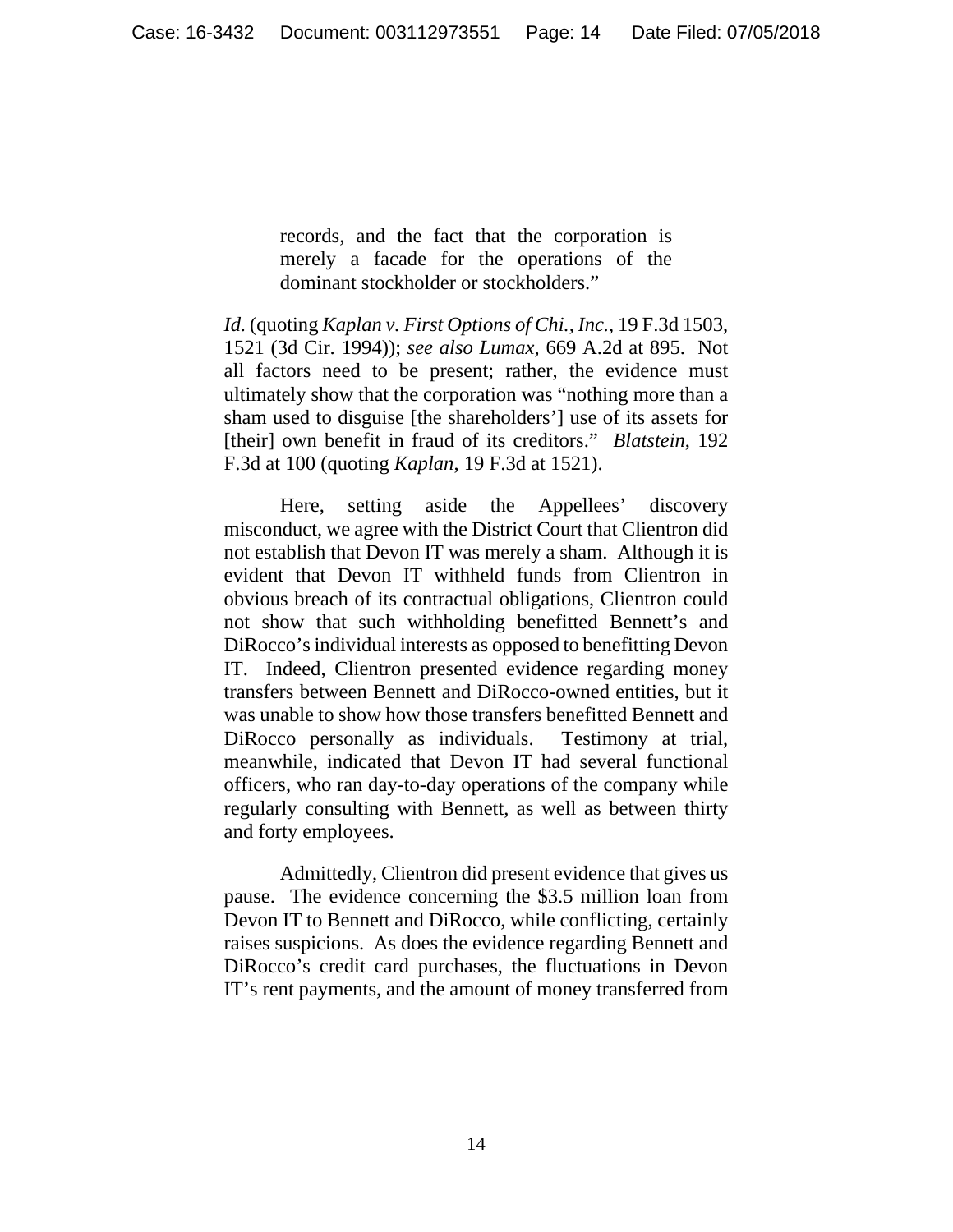Devon IT to other entities owned by Bennett and DiRocco. But although this evidence certainly shows that Bennett and DiRocco did not strictly adhere to corporate formalities, it fails to prove that Devon IT was nothing more than a sham used to disguise Bennett and DiRocco's use of corporate assets for personal use. *Cf. Trs. of Nat'l Elevator Indus. Pension, Health Benefit & Educ. Funds v. Lutyk*, 332 F.3d 188, 196 (3d Cir. 2003) (observing that, under federal corporate law, "lack of formalities in a closely-held or family corporation does not often have as much consequence as where other kinds of corporations are involved" (citation omitted)). Thus, without more, Clientron's evidence is insufficient to overcome Pennsylvania's strong presumption against piercing the corporate veil.<sup>3</sup>

 $\frac{1}{3}$  $3$  In arguing that it has met its burden, Clientron urges us to adopt an adverse inference to account for the Appellees' discovery misconduct. This argument, however, conflates the two issues on appeal. Seeing that the District Court imposed a different discovery sanction, we see no basis for adopting an adverse inference at this juncture as an additional sanction. As we will explain in detail below, we conclude that the chosen sanction below was legally erroneous, but the choice of whether to impose an adverse inference as an alternative sanction will be the District Court's to make on remand. Accordingly, for now, we take no position on whether an adverse inference would impact the result of the alter ego inquiry on the merits. We hold only that, without the aid of an adverse inference, Clientron has not established under Pennsylvania law that Devon IT was its shareholders' alter ego.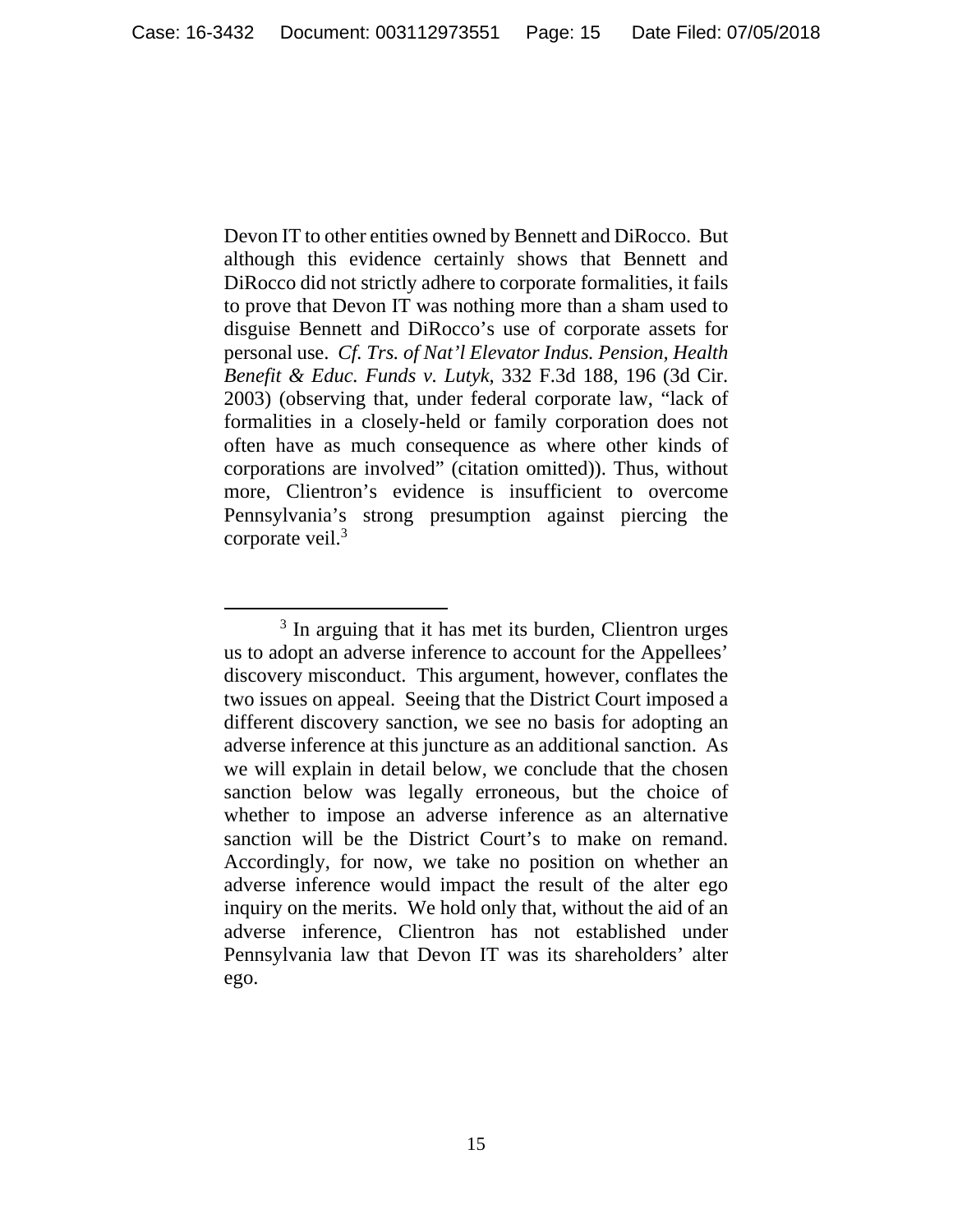## **B. The District Court's Veil Piercing Discovery Sanction**

Clientron next argues that even if it failed to meet its burden on the merits of the Pennsylvania alter ego claim, the District Court should have pierced the veil as to both Bennett and DiRocco as a discovery sanction. It contends that both Bennett and DiRocco should be held personally liable because DiRocco's personal conduct was sanctionable, and because there is no legal basis for distinguishing between shareholders when piercing the corporate veil.

We review for abuse of discretion a district court's decision to impose discovery sanctions. *McLaughlin v. Phelan Hallinan & Schmieg, LLP*, 756 F.3d 240, 248 (3d Cir. 2014). "While this standard of review is deferential, a district court abuses its discretion in imposing sanctions when it 'base[s] its ruling on an erroneous view of the law or on a clearly erroneous assessment of the evidence.'" *Bowers v. Nat'l Collegiate Athletic Ass'n (Bowers II)*, 475 F.3d 524, 538 (3d Cir. 2007) (alteration in original) (quoting *Cooter & Gell v. Hartmarx Corp.*, 496 U.S. 384, 405 (1990)), *as amended on reh'g* (Mar. 8, 2007).

Here, the District Court undoubtedly possessed the authority to impose some kind of sanction against Bennett under Federal Rule of Civil Procedure 37.4 Specifically, Rule

 $\overline{4}$  Federal courts possess inherent authority to impose sanctions as well, and this "power . . . can be invoked even if procedural rules exist which sanction the same conduct." *Chambers v. NASCO, Inc.*, 501 U.S. 32, 49 (1991). Our "preferred" course, however, is that when "statutory or rulesbased sanctions are entirely adequate, they should be invoked,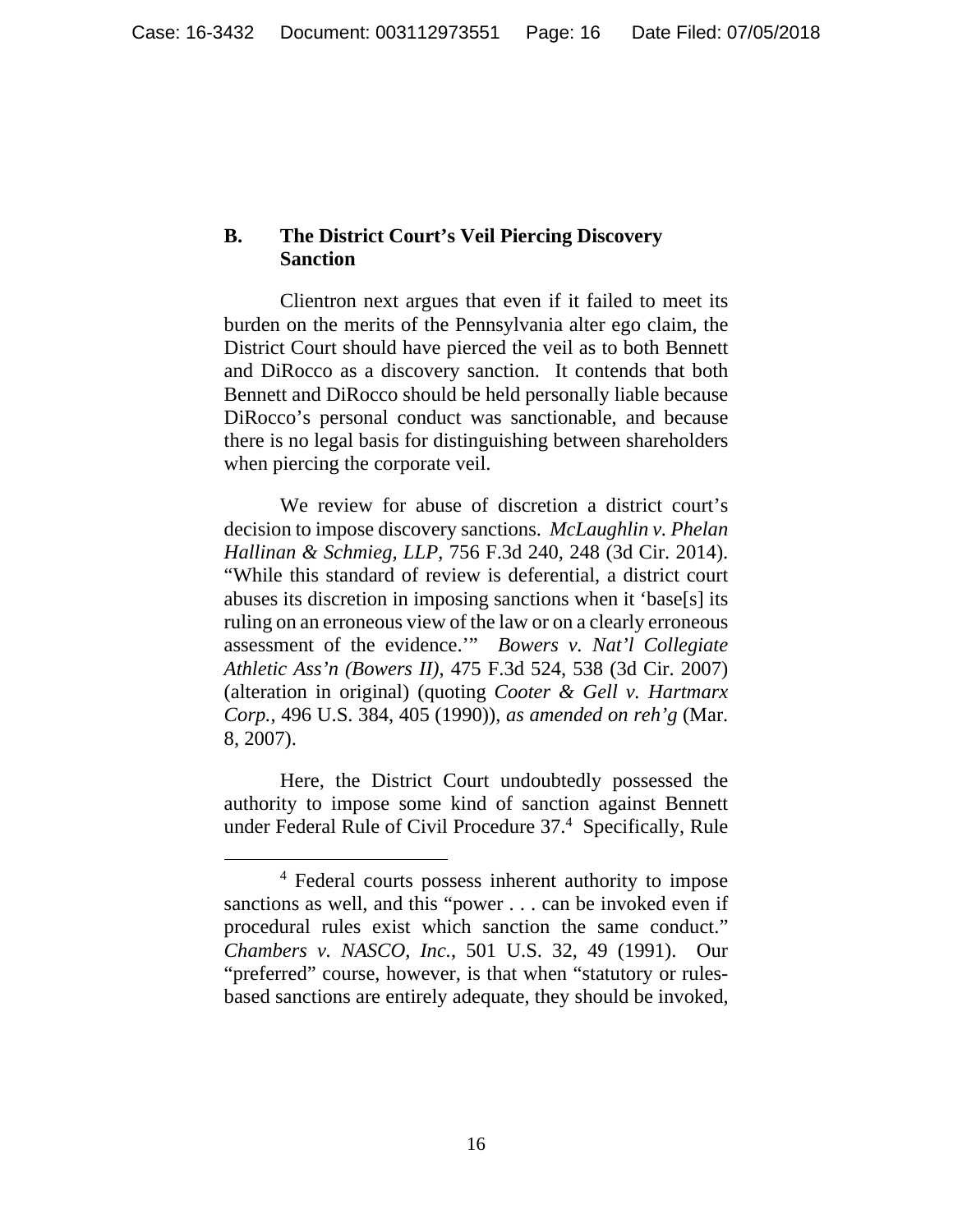$37(b)(2)(A)$  states, in part, that "[i]f a party . . . fails to obey an order to provide or permit discovery . . . , the court where the action is pending may issue further just orders" sanctioning the offending party. The potential sanctions endorsed by the Rule include, among others, "directing that the matters embraced in the order or other designated facts be taken as established for purposes of the action, as the prevailing party claims; . . . prohibiting the disobedient party from supporting or opposing designated claims or defenses, or from introducing designated matters in evidence;" and "rendering a default judgment against the disobedient party."5 Fed. R. Civ. P. 37(b)(2)(A)(i)– (ii), (vi).

 $\overline{a}$ 

 $5$  Rule 37(b)(2)(A) also states that courts may sanction discovery misconduct by "striking pleadings in whole or in part; . . . staying further proceedings until the order is obeyed; [or] dismissing the action or proceeding in whole or in part." Fed. R. Civ. P.  $37(b)(2)(A)(iii)-(v)$ . Rule  $37(e)$  is of potential relevance in this case as well, though it is clear that the District Court did not rely on it. That provision provides, in part, that courts may impose an adverse inference, dismiss the action, or enter a default judgment "[i]f electronically stored information that should have been preserved in the anticipation or conduct of litigation is lost because a party failed to take reasonable steps to preserve it, . . . it cannot be restored or replaced

rather than the inherent power." *In re Prudential Ins. Co. Am. Sales Practice Litig. Agent Actions*, 278 F.3d 175, 189 (3d Cir. 2002) (quoting Gregory P. Joseph, *Sanctions: The Federal Law of Litigation Abuse* 428 (3d ed. 1999)). Because we find that Rule 37 provides an adequate basis for sanctions in this case, we decline to interpret the District Court's imposed sanction as an exercise of its inherent powers.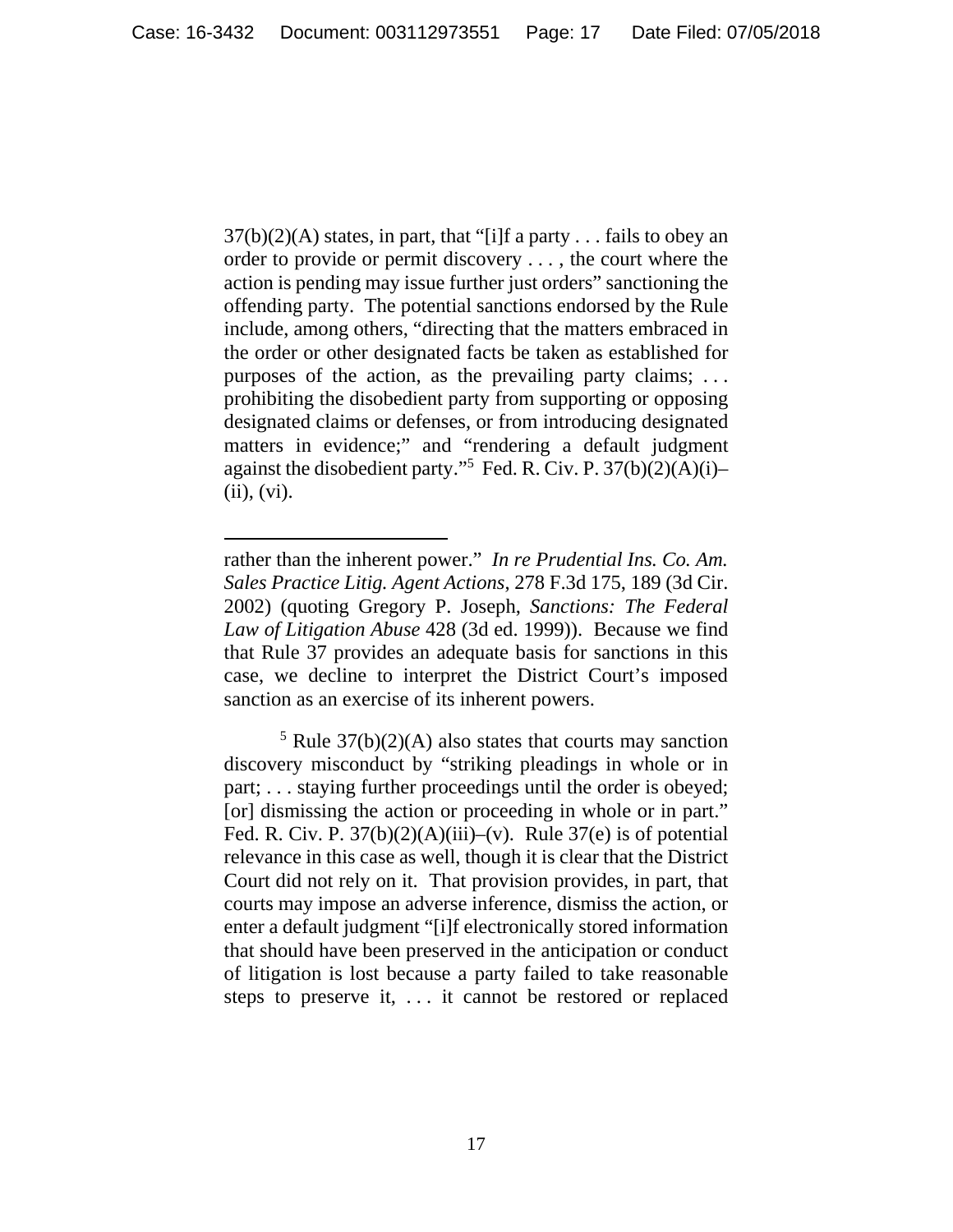It is not evident that the District Court in this case imposed one of the listed sanctions, though. It is apparent that the court ultimately held Bennett liable for the \$737,018 breach of contract damages award from the jury trial and the \$44,320 monetary sanction previously imposed on Devon IT, but how it got to that outcome is less clear.

 As we will explain below, one might initially think that the District Court applied Rule  $37(b)(2)(A)(i)$  to "establish[] for purposes of the action" that Devon IT was Bennett's alter ego under Pennsylvania law. But because such a ruling would have required the court to hold both Bennett and DiRocco personally liable for the entire judgment—something the court did not do—it is not a reasonable interpretation of the District Court's decision. Thus, as we will also explain below, we are forced to conclude that the court's veil piercing remedy was grounded in federal law. Our task here on appeal, then, is to determine whether Rule 37 authorizes the fashioning of such a remedy. We conclude that it does not and will therefore vacate the District Court's sanctioning order.

# **1. Pennsylvania law and establishing alter ego for purposes of the action under Rule 37(b)(2)(A)(i)**

 Of the sanctions expressly endorsed by Rule  $37(b)(2)(A)$ , the most plausible option in this case is that the District Court "established for purposes of the action" under Rule  $37(b)(2)(A)(i)$ , that Devon IT was Bennett's alter ego

 $\overline{a}$ 

through additional discovery," and the court "find[s] that the party acted with the intent to deprive another party of the information's use in the litigation."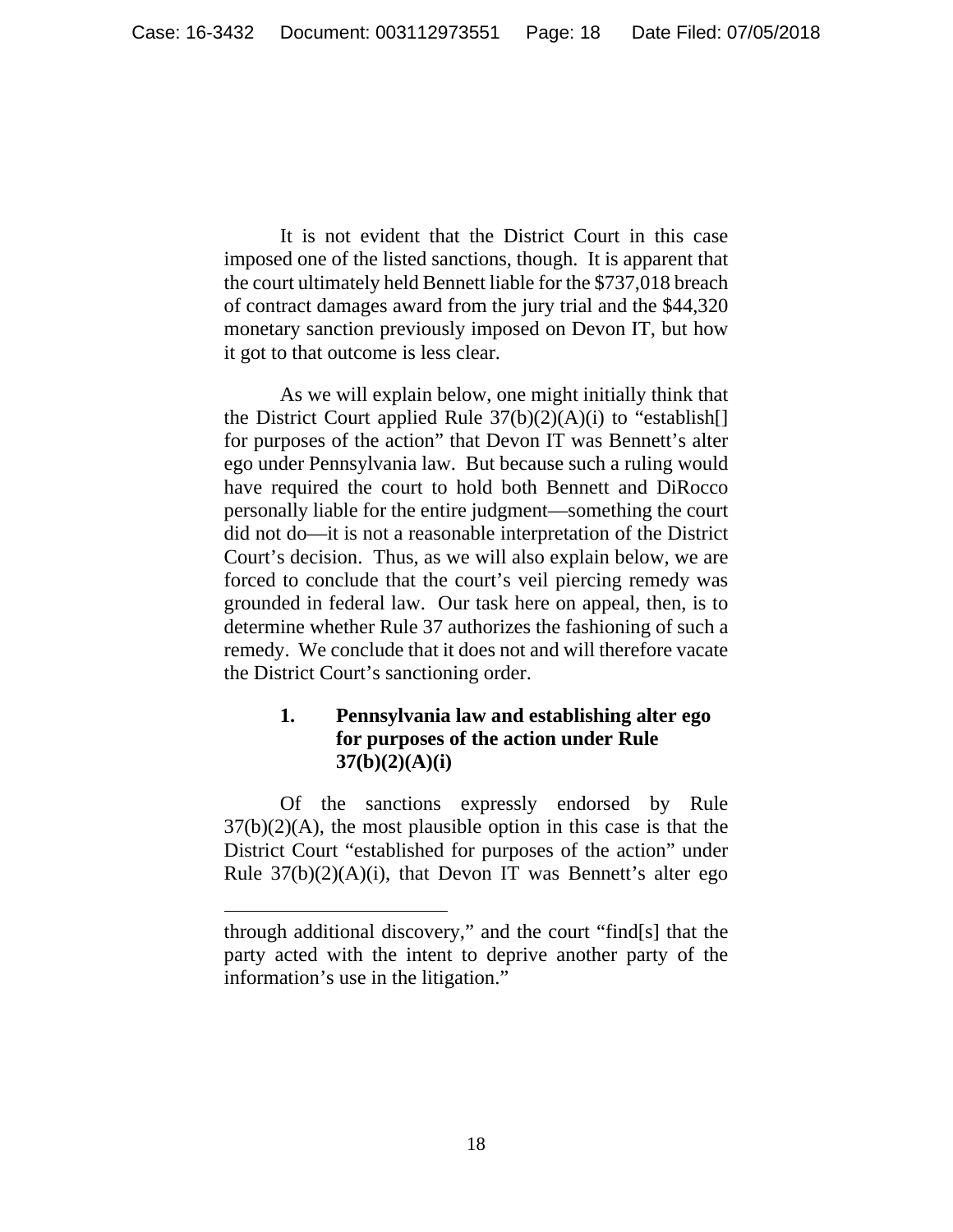under Pennsylvania law. But such an interpretation seems a stretch; there is little indication that the District Court had Rule  $37(b)(2)(A)(i)$  in mind when imposing its sanction. For one, in its opinion, the court never used the language of Rule 37(b)(2)(A)(i) or even cited Rule 37 at all. Instead, it said that it was "piercing the corporate veil" as a sanction "for discovery misconduct impeding a party's ability to prove alter ego liability." App. 67. The court had also just held—earlier in the exact same opinion—that Devon IT was *not* Bennett's or DiRocco's alter ego under Pennsylvania law. It would be odd if the District Court, having just made an adjudication on the merits of the alter ego issue, immediately turned around and reversed that adjudication as a discovery sanction.

 But more importantly, the District Court neglected to even consider the implications of establishing alter ego under Pennsylvania law for purposes of the action. Indeed, if the court had examined Pennsylvania law, it would have seen that two different legal consequences would necessarily follow from establishing that Devon IT was Bennett's alter ego.

 First, establishing alter ego with respect to Bennett would have necessarily made DiRocco personally liable for the judgment as well, because in Pennsylvania, there is no basis for distinguishing between two tenants by the entirety when piercing the corporate veil based on an alter ego theory. Under Pennsylvania law, alter ego liability does not necessarily hinge on an individual shareholder's personal conduct. Indeed, the Pennsylvania Supreme Court has emphasized the "distinction between liability for individual participation in a wrongful act and an individual's responsibility for any liability-creating act performed behind the veil of a sham corporation." *Wicks v. Milzoco Builders, Inc.*, 470 A.2d 86, 89 (Pa. 1983). "Where the court pierces the corporate veil, the owner is liable because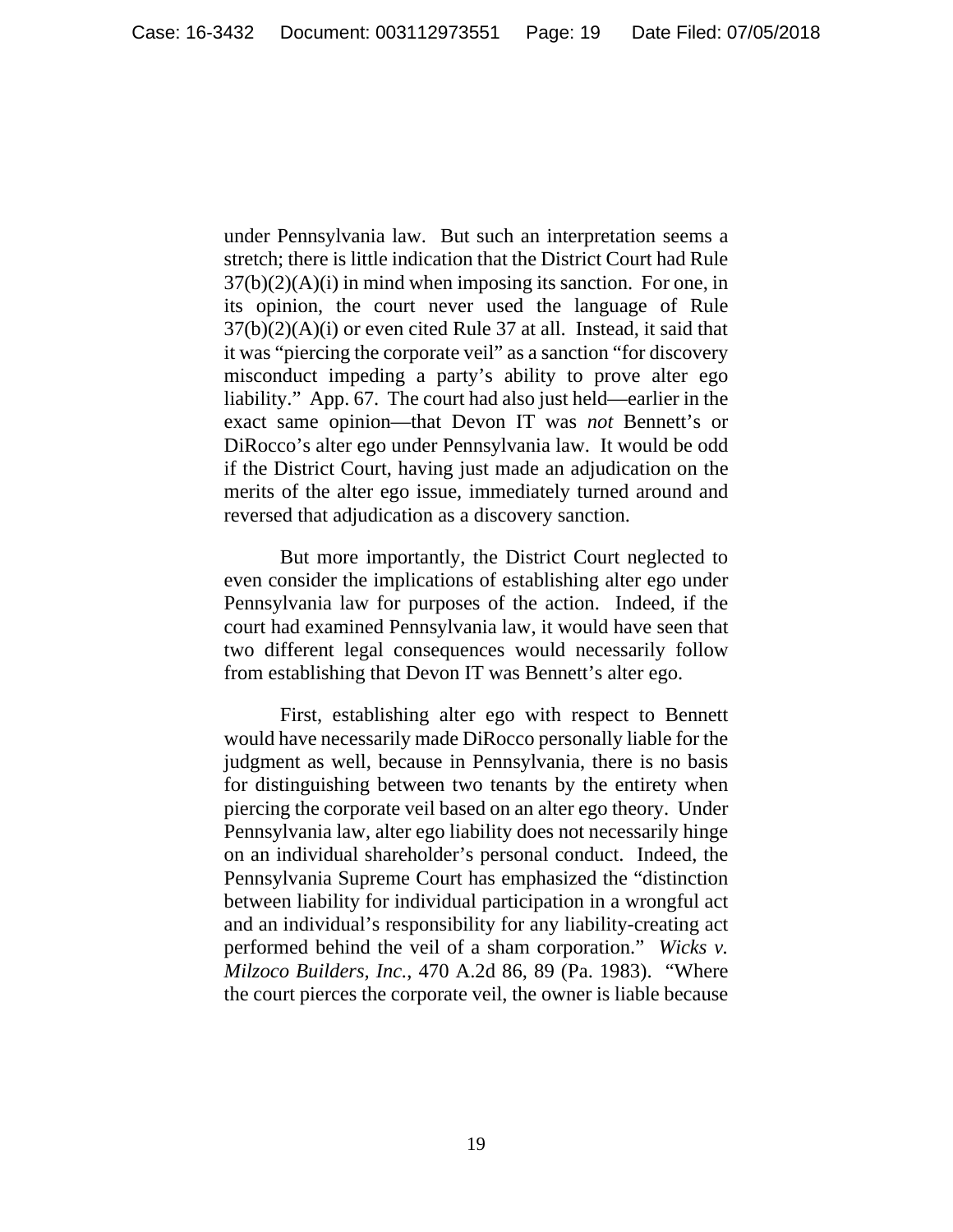the corporation is not a bona fide independent entity; therefore, its acts are truly his." *Id.* at 89–90.

 Distinguishing between shareholders for alter ego purposes is especially problematic where, as here, the corporation is owned jointly by two tenants by the entirety. Applying Pennsylvania law, we have previously stated that tenancies by the entirety are "based on the legal fiction that husband and wife are one person." *In re Brannon*, 476 F.3d 170, 173 (3d Cir. 2007). The ownership form's "essential characteristic" is that each spouse holds "the whole or the entirety," and not a "share, moiety or divisible part." *Id.* (quoting *In re Gallagher's Estate*, 43 A.2d 132, 133 (Pa. 1945)). The only ways the tenancy may be severed, "other than by the death of one of the spouses, are 'a joint conveyance of the state, divorce, or mutual agreement,'" *id.* (quoting *Clingerman v. Sadowski*, 519 A.2d 378, 381 (Pa. 1986)), none of which is at issue in this case. And as long as the tenancy remains intact, "[i]t is presumed that each tenant by the entirety may, without specific consent, act individually on behalf of both." *Id.*

 Taking all of these considerations together, a conclusion that a corporation was the alter ego of one shareholder tenant by the entirety, but not the other, is legally untenable in Pennsylvania. *Id.* In this case, Bennett and DiRocco did not hold equal fifty percent shares in Devon IT. Instead, they together owned an undivided whole of the company, and they each possessed the right to act on their spouse's behalf. The focus of the alter ego inquiry, meanwhile, is whether Devon IT was a bona fide independent entity—not whether each shareholder was personally liable for the particular injury at issue. Thus, it is irrelevant that DiRocco chose not to frequently participate in Devon IT's affairs, despite her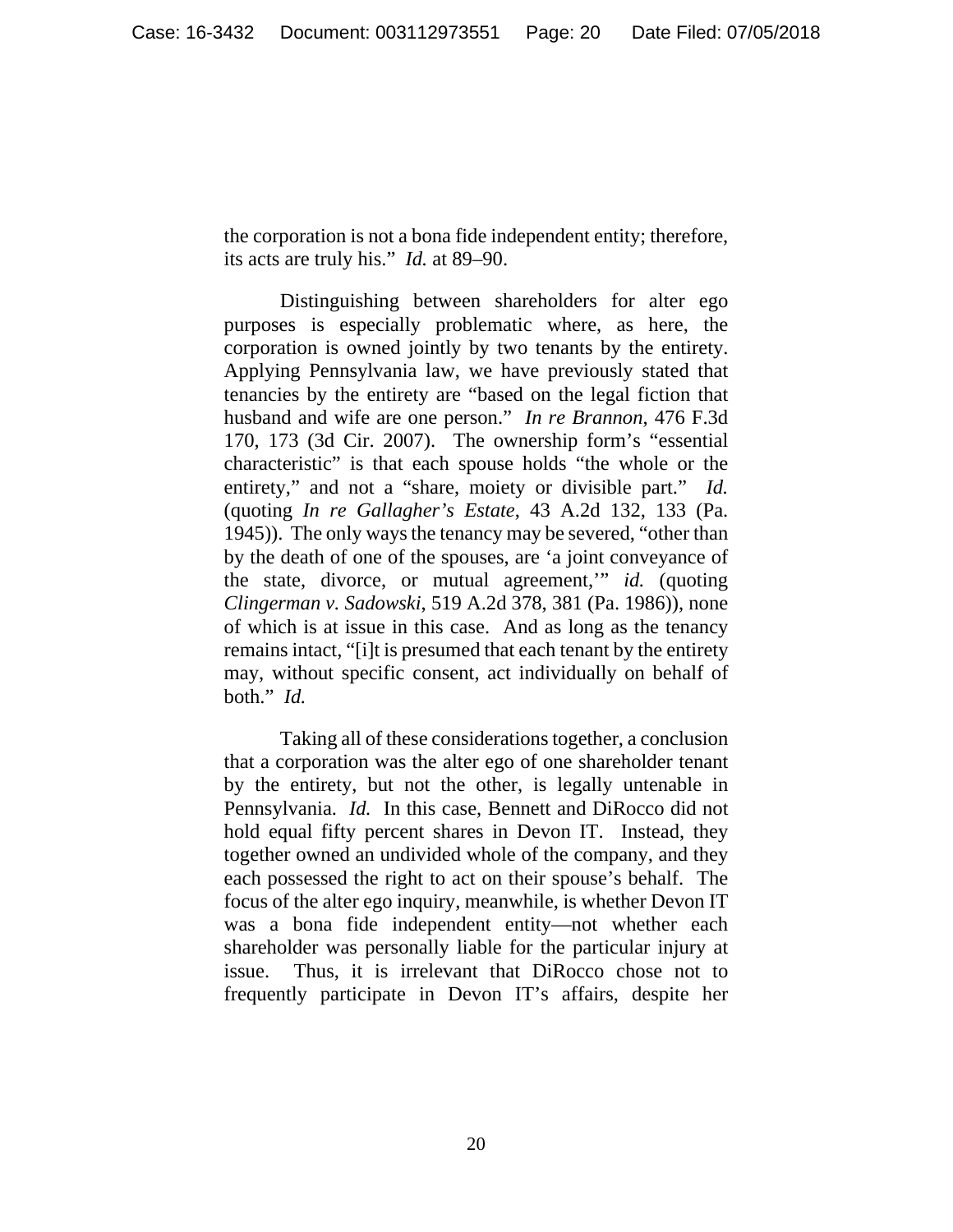unqualified right to do so at any time. Her supposed ignorance about a corporation in which she held a one hundred percent ownership stake cannot shield her from liability once it has been established that the corporation was a sham.

 Moreover, even if Pennsylvania law did require some degree of personal involvement, evidence was presented at trial regarding DiRocco's participation in some corporate affairs. She admitted that she occasionally hosted meals for Bennett's business guests. Indeed, she claimed \$6,386 in meal and entertainment expenses on a Devon IT tax return. Her name was also signed (purportedly by Bennett) on Devon IT documents, and she admitted that she took no issue with those signatures. Thus, a holding on the merits under Pennsylvania law that Devon IT was Bennett's alter ego would necessarily mean Devon IT was also DiRocco's alter ego, and if the District Court wanted to "establish" alter ego as a discovery sanction, it needed to hold DiRocco liable together with Bennett.

 There is also a second legal consequence of establishing alter ego under Pennsylvania law that the District Court neglected to impose: Bennett and DiRocco would be personally liable for the entire judgment against Devon IT that is, not just the \$737,018 in contract damages and the \$44,320 in discovery sanctions, but also the \$6.9 million Taiwanese arbitration award. As we explained above, when alter ego is established under Pennsylvania law, the corporation's acts are attributed to its shareholders, and the shareholders are personally liable for the damages arising out of those acts. Accordingly, establishing alter ego in this case would mean that Devon IT's act of breaching its agreement with Clientron would be attributed to Bennett and DiRocco, and they would be liable for all of the damages resulting from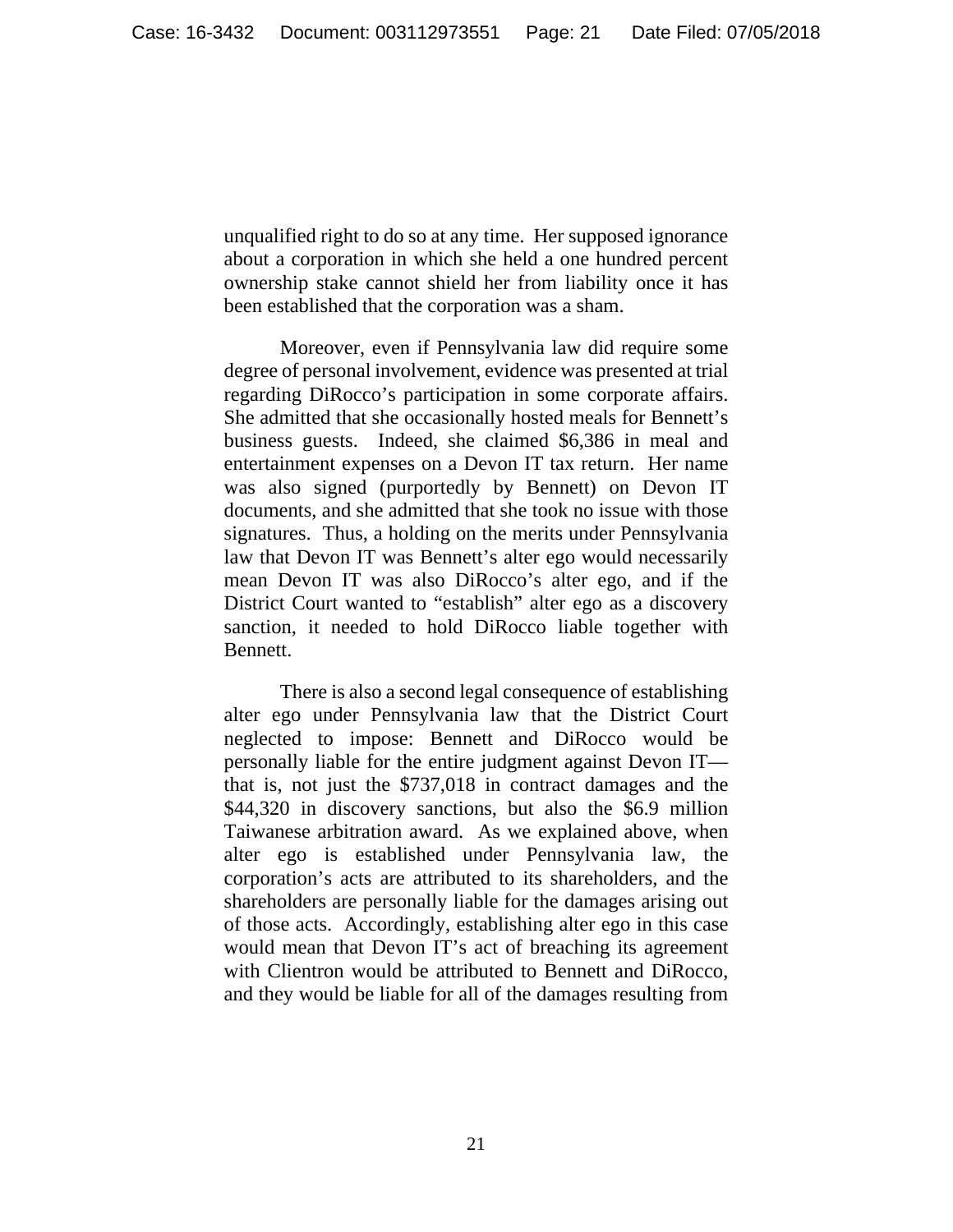the breach. The District Court, however, held Bennett liable for only some of the damages. Without explanation and without citing any Pennsylvania authority, the court did not include in the judgment against Bennett the \$6.9 million arbitration award. Although the \$6.9 million were initially awarded in a Taiwanese arbitral forum, they are nonetheless damages from Devon IT's breach of contract, and the District Court had previously decided that the award should be enforced. If the District Court wanted to establish alter ego under Pennsylvania law, it needed to include the \$6.9 million arbitration award in the judgment against the individual shareholders.<sup>6</sup>

 <sup>6</sup>  $6$  At first blush, one might think that the District Court may have alternatively invoked Rule 37(b)(2)(A)(vi) and rendered a default judgment against Bennett on Clientron's breach of contract claim that had proceeded to trial. But for similar reasons, this too is an unreasonable interpretation of the court's decision. It is true that issuing a default judgment would have had nearly the same effect as the veil piercing sanction the court ultimately imposed: holding Bennett liable for the \$737,018 in damages from the breach of contract claim. Importantly, however, the District Court here also held Bennett personally liable for the \$44,320 monetary sanction previously imposed on Devon IT—something a default judgment on only the breach of contract claim could not have accomplished. And in its sanctioning decision, the District Court never once used the word "default." Thus, it is not a fair reading of the court's ruling to say that it entered a default judgment against Bennett.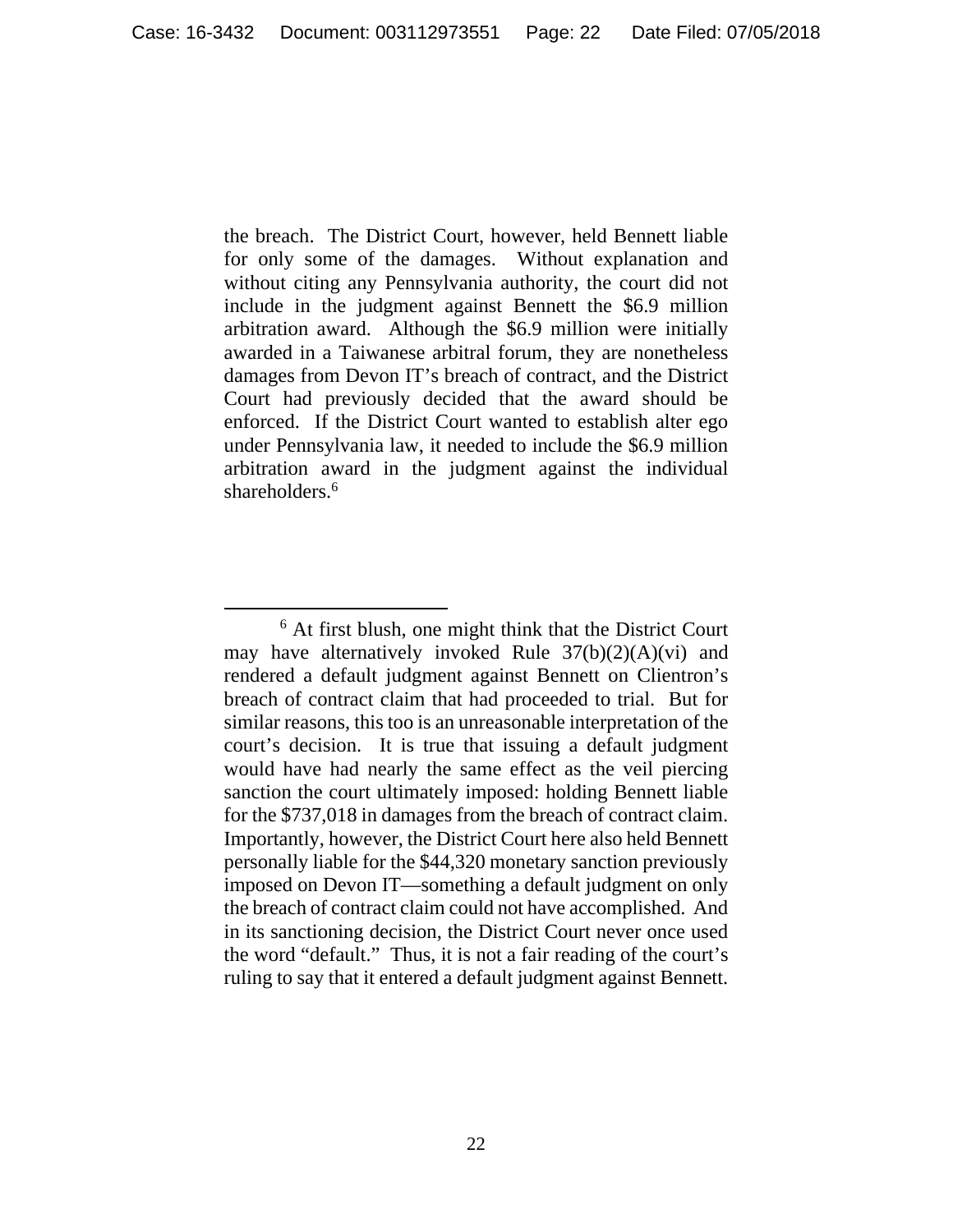### **2. Piercing the corporate veil as a matter of federal law**

Having taken account of Pennsylvania law and ruled out Rule  $37(b)(2)(A)(i)$ , the District Court's chosen sanction in this case begins to come into focus. By departing from the mandates of governing Pennsylvania law, the District Court appears to have granted a remedy grounded, not in the operative substantive law of the case, but in newly-developed federal law. And the standards governing that federal remedy—though not entirely clear—are evidently different than those governing its state counterpart on the merits. In other words, the District Court used judicially-created federal law to essentially split the baby in a way that the substantive state law at issue in the suit would not have permitted. Our task here, then, is to determine whether Rule 37 authorizes such an exercise of federal lawmaking. We conclude that it does not.

 Admittedly, the list of sanctions provided by Rule  $37(b)(2)(A)$  is not exhaustive, and the decision to impose sanctions is "generally entrusted to the discretion of the district court." *Bowers II*, 475 F.3d at 538. Thus, the District Court's decision to depart from the list of sanctions expressly endorsed by the rule is not fatal. But Rule  $37(b)(2)(A)$  is not equivalent to carte blanche; it limits courts' discretion in two ways: "First, any sanction must be 'just'; second, the sanction must be *specifically related* to the particular 'claim' which was at issue in the order to provide discovery." *Harris v. City of Phila.*, 47 F.3d 1311, 1330 (3d Cir. 1995) (emphasis in original) (quoting *Ins. Corp. of Ir., Ltd. v. Compagnie des Bauxites*, 456 U.S. 694, 707 (1982)).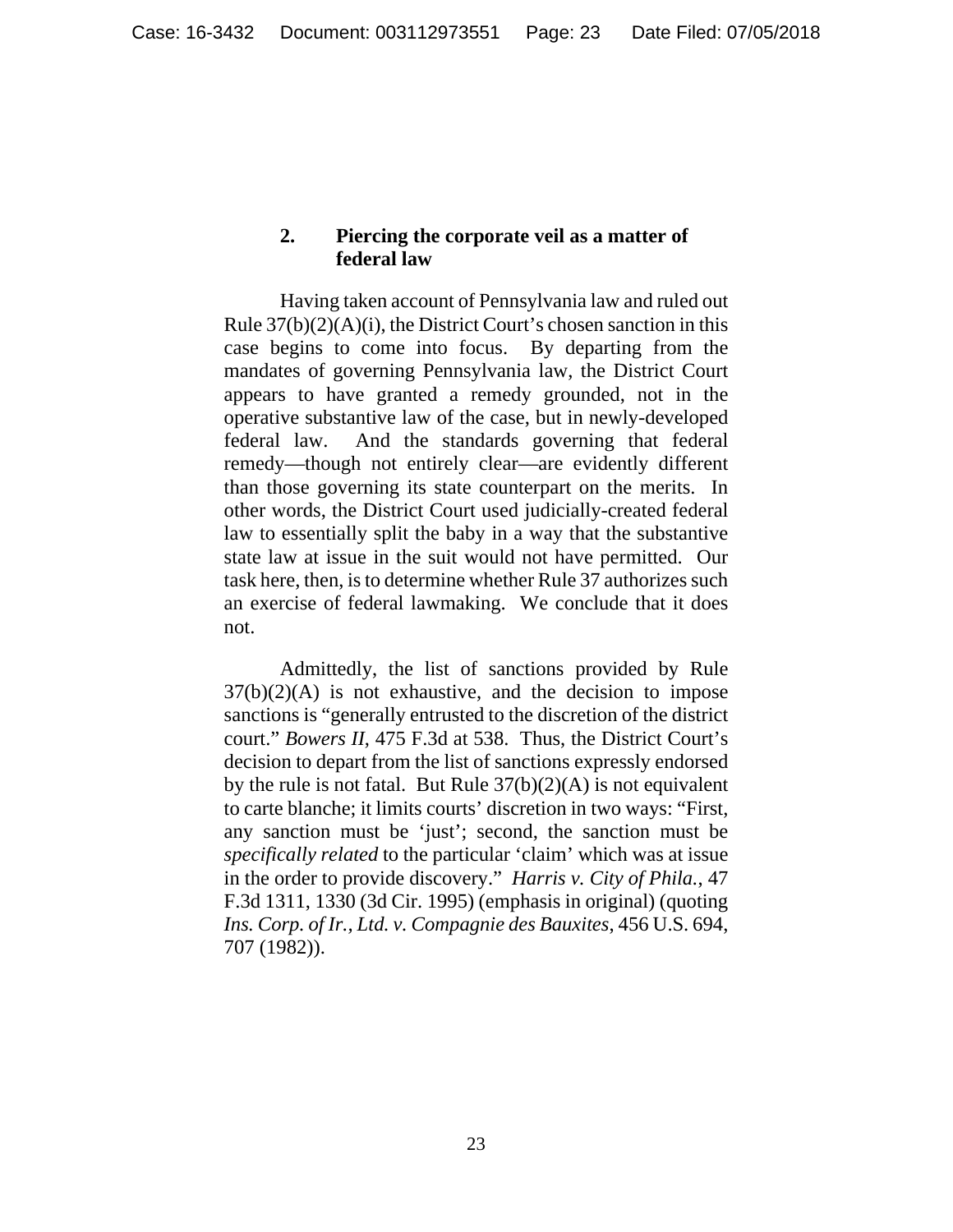Both of these limitations are rooted in notions of due process. The first "represents the general due process restrictions on the court's discretion." *Ins. Corp. of Ir.*, 456 U.S. at 707. The second requires that a "specific nexus" exist between the sanction imposed and the underlying discovery violations. *Harris*, 47 F.3d at 1330–31. Or put differently, it requires that the unproduced discovery be sufficiently "material to the administration of due process" to support a presumption that the failure to produce constituted an admission by the offending party that its asserted claim or defense lacked merit. *Ins. Corp. of Ir.*, 456 U.S. at 705 (quoting *Hammond Packing Co. v. Arkansas*, 212 U.S. 322, 351 (1909)).

Neither of Rule  $37(b)(2)(A)$ 's requirements was met in this case. We are unwilling to conclude that the "general due process restrictions" on a federal court's discretion permits it to circumvent the substantive law governing a lawsuit by developing its own, different, federal law standards based on a party's discovery misconduct. Likewise, no *specific* nexus exists between the sanction imposed and the particular claim at issue when the court inserts a new, judicially-created legal remedy into the lawsuit as the means of imposing the sanction. Rule 37(b)(2)(A) certainly allows courts to adopt conclusions, presumptions, inferences, or evidentiary preclusion rules that operate within the confines of the claims and defenses the parties have already raised,<sup>7</sup> but we cannot say that it

 <sup>7</sup> <sup>7</sup> Courts may also impose monetary sanctions under Rule 37, but only those that represent the "reasonable expenses" and costs resulting from the discovery misconduct. *See* Fed. R. Civ. P. 37(b)(2)(C); *Martin v. Brown*, 63 F.3d 1252, 1263–64 (3d Cir. 1995). The Appellees urge us to view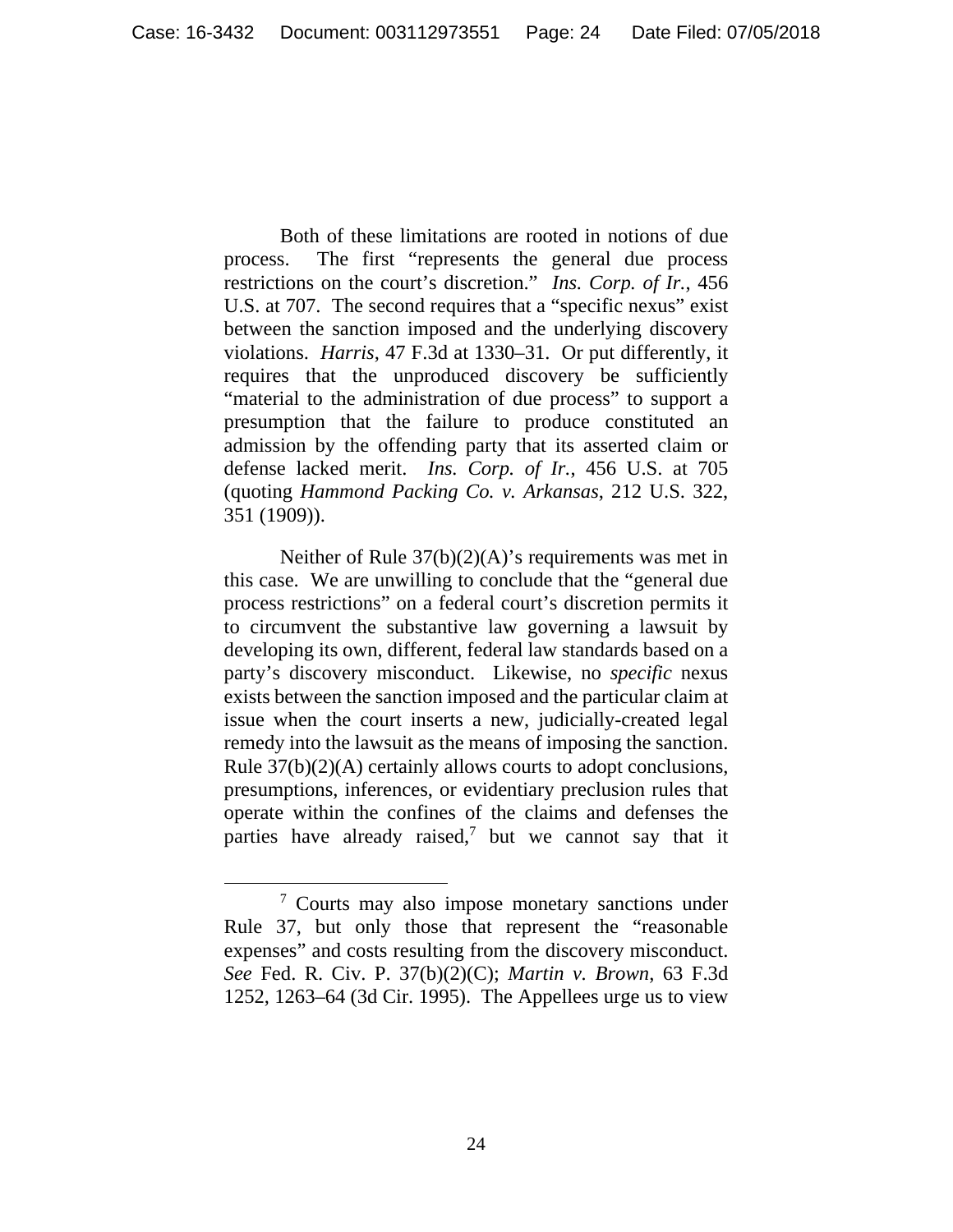authorizes courts to create new federal law remedies that liberate the courts from those confines entirely.<sup>8</sup>

 Again, here, having already concluded that Devon IT was not Bennett and DiRocco's alter ego as a matter of Pennsylvania law, the District Court proceeded to pierce the corporate veil anyway. And it did so in a manner that, as explained above, Pennsylvania law would not have allowed: it distinguished between two tenants by the entirety and pierced with respect to only part of the judgment.

 None of the cases that the District Court cited supports such a broad exercise of judicial lawmaking authority. Rather,

 $\overline{a}$ 

the sanction in this case as essentially a monetary sanction imposed on Bennett. Even if we found this conception of the sanction persuasive, we would still hold the sanction an abuse of discretion because the monetary amount would be in no way connected to the expenses and costs Clientron incurred as a result of the Appellees' discovery misconduct.

<sup>8</sup> Indeed, we have emphasized that federal courts' "power to formulate federal common law is implicated in two basic types of cases: where a federal rule of decision is necessary to protect 'uniquely federal interests,' and where 'Congress has given the courts the power to develop substantive law.'" *Bowers v. Nat'l Collegiate Athletic Ass'n (Bowers I)*, 346 F.3d 402, 423 (3d Cir. 2003) (quoting *Tex. Indus., Inc. v. Radcliff Materials, Inc.*, 451 U.S. 630, 640 (1981)). In this context, we are unable to identify a uniquely federal interest that would justify the exercise of substantive common lawmaking power, nor do we see any evidence that Congress intended to authorize such power.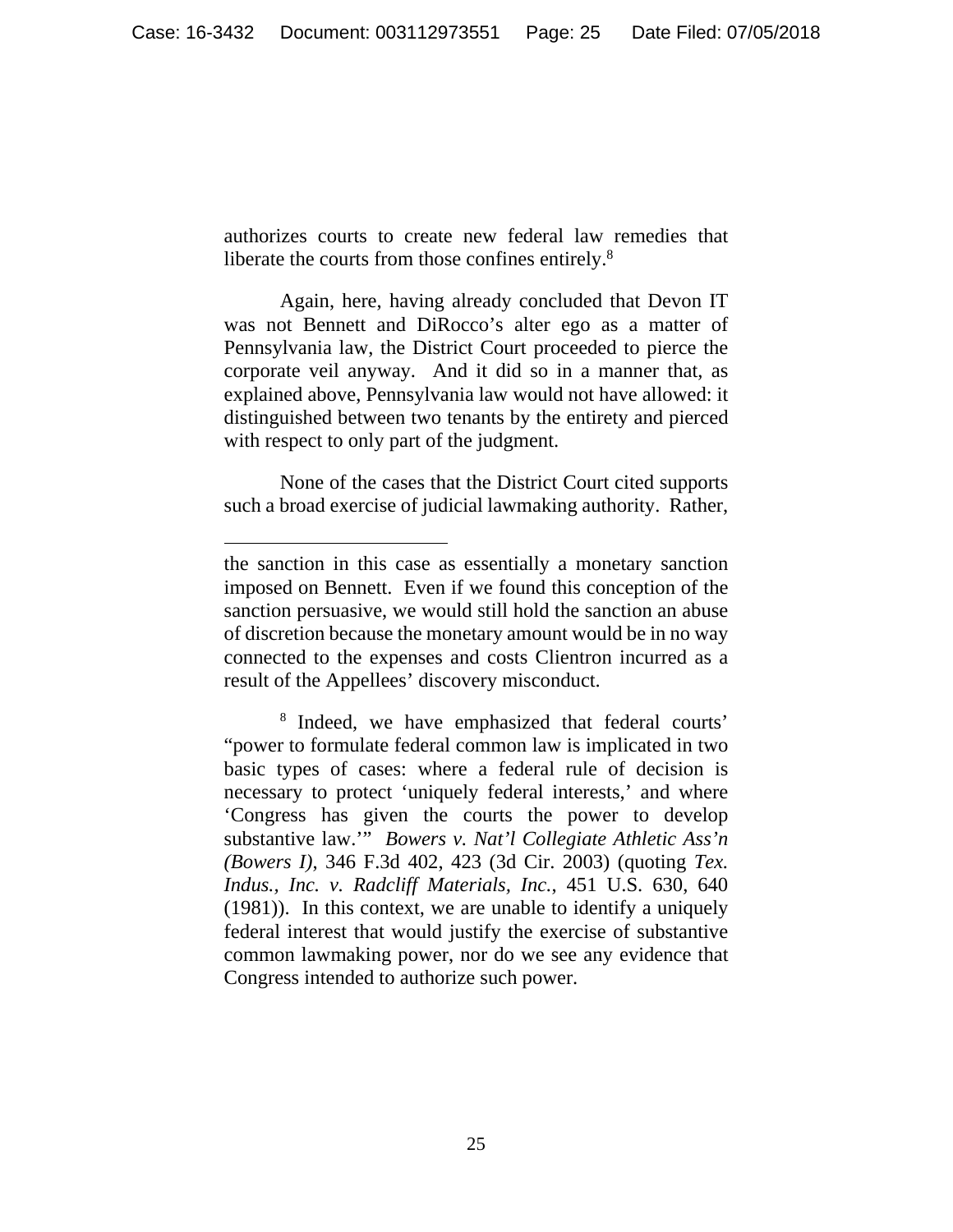where courts in the past have pierced the veil due to discovery misconduct, they have done so through the imposition of a default judgment or legal presumption, or through the preclusion of evidence—all of which operate within the parameters of the claims and defenses raised by the parties.<sup>9</sup> *See, e.g.*, *S. New Eng. Tel. Co. v. Glob. NAPs Inc.*, 624 F.3d 123, 146–49 (2d Cir. 2010) (affirming district court's sanction deeming that alter ego allegations had been established and court's rendering of a default judgment against all defendants after issues of corporate liability and damages had already been decided); *Global NAPs, Inc. v. Verizon New Eng. Inc.*, 603 F.3d 71, 93–94 (1st Cir. 2010) (affirming default judgment on alter ego claim that was entered as discovery sanction); *Compaq Comput. Corp. v. Ergonome Inc.*, 387 F.3d 403, 412– 14 (5th Cir. 2004) (affirming in part district court's finding of alter ego as a discovery sanction under Rule  $37(b)(2)(A)(i)$ ; *Flame S.A. v. Indus. Carriers, Inc.*, 39 F. Supp. 3d 752, 766– 67 (E.D. Va. 2014) (establishing for purposes of the action, under Rule  $37(b)(2)(A)(i)$ , that two of the corporate defendants

 <sup>9</sup> <sup>9</sup> Importantly, when a court enters a default judgment, it does so by adjudicating liability with respect to a particular claim that the plaintiff has raised and then awarding the damages that correspond to such an adjudication of liability. Here, as we have explained, the District Court's sanction held Bennett liable for not only the damages corresponding to Clientron's non-arbitrated breach of contract claim, but also the monetary sanction previously imposed on Devon IT something a default judgment could not have accomplished. We therefore need not decide whether it would have been an abuse of discretion if the District Court had rendered a default judgment here.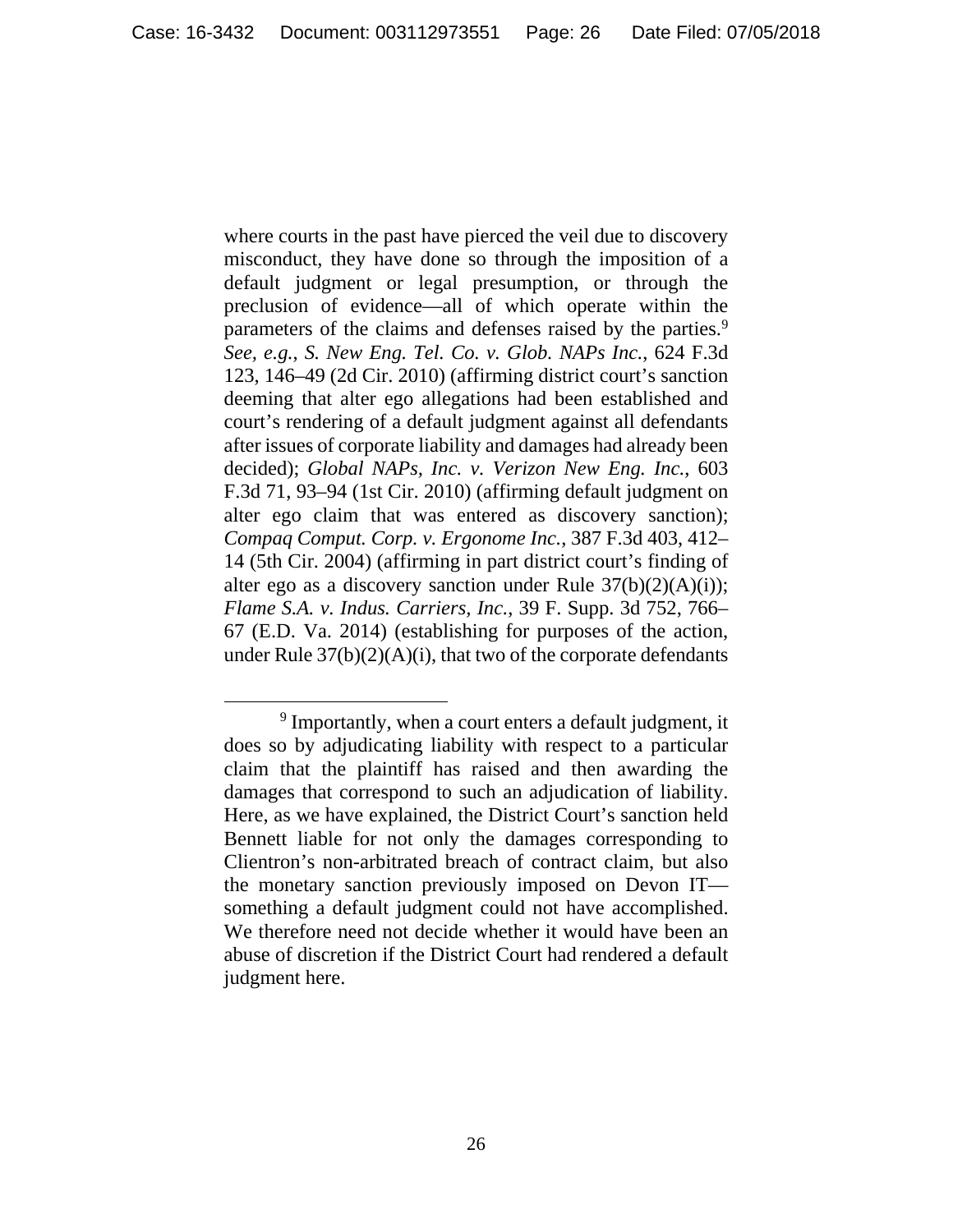were alter egos of one another), *aff'd sub nom. Flame S.A. v. Freight Bulk Pte. Ltd.*, 807 F.3d 572, 585 n.10 (4th Cir. 2015) (commenting that district court's sanction "likely would have . . . been an appropriate exercise" of discretion, but ultimately concluding that issue had not been developed sufficiently for review on appeal); *Sentry Ins. A Mut. Co. v. Brand Mgmt., Inc.*, 295 F.R.D. 1, 8 (E.D.N.Y. 2013) (precluding disobedient party from offering evidence in opposition to plaintiff's alter ego claim).

 Those cases, as well as countless others, show that Rule 37(b) "provides a 'veritable arsenal of sanctions'" to deter and rectify discovery violations. *Companion Health Servs., Inc. v. Kurtz*, 675 F.3d 75, 84 (1st Cir. 2012) (quoting *Crispin-Taveras v. Municipality of Carolina*, 647 F.3d 1, 7 (1st Cir. 2011)). There are, however, limits to courts' discretion. In this case, it would be understandable if the District Court's instinct was to fashion a creative remedy that it thought would correspond to the severity of the misconduct. But by failing to ground its veil piercing remedy in the substantive state law that governed the suit, the District Court went beyond its Rule 37 authority and abused its discretion. The sanction was based "on an erroneous view of the law." *Bowers II*, 475 F.3d at 538. We will accordingly vacate the court's order holding Bennett liable for the \$737,018 in damages from the breach of contract claim and the \$44,320 monetary sanction. Because the authority to impose sanctions for discovery violations committed in the district courts is generally entrusted to the discretion of those courts in the first instance, we will remand for further proceedings.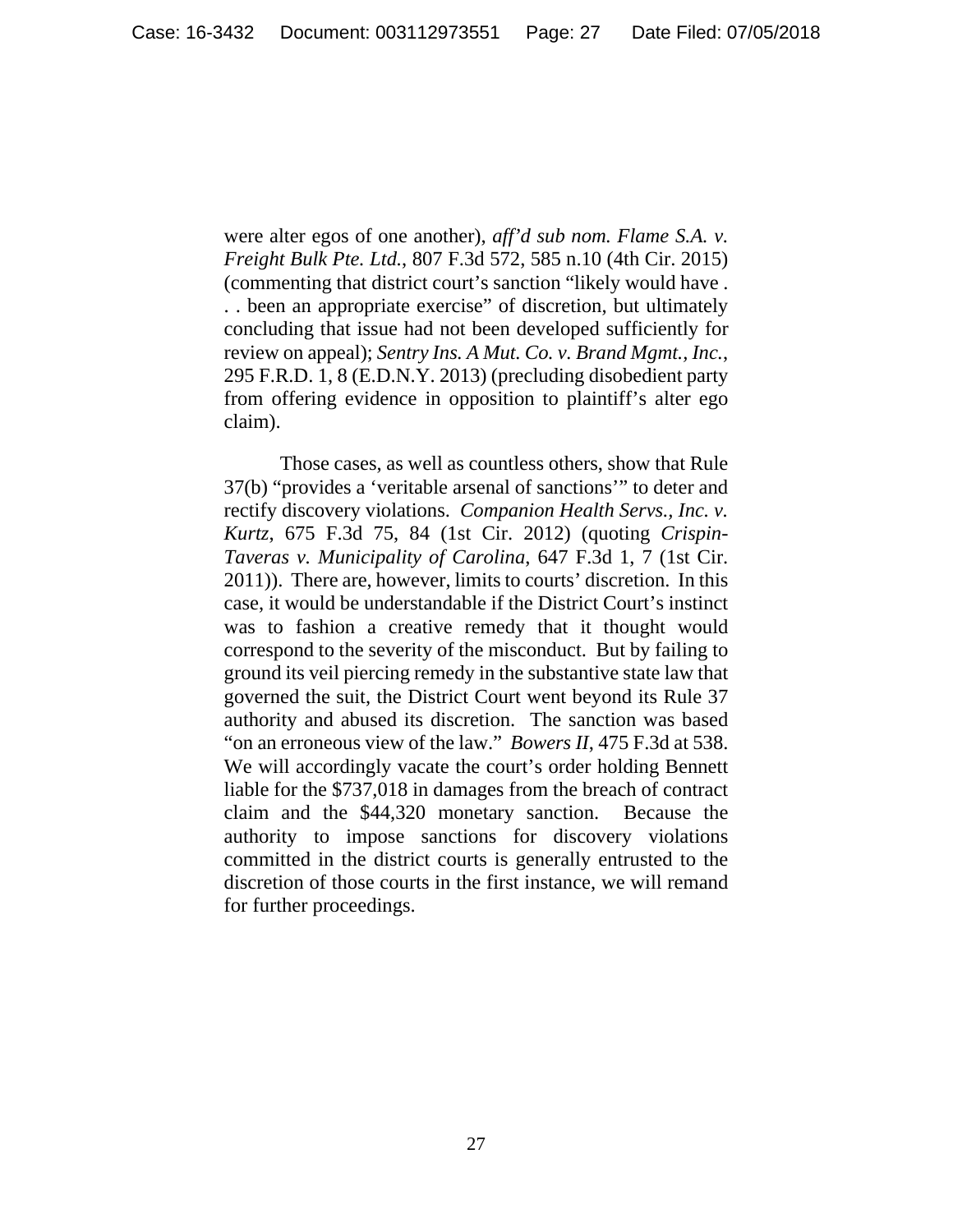#### **3. Considerations on Remand**

 On remand, it will be within the District Court's discretion to impose a new discovery sanction that is consistent with Rule 37. It bears emphasis that nothing in this opinion should be read to cast doubt on the District Court's authority to levy a sanction given the gravity of the misconduct, nor should the opinion be read to take issue with the severity of the sanction originally imposed. It is the legal mechanism employed that ran afoul of Rule 37 here.

 In light of our analysis regarding tenancies by the entirety, we expect that the District Court will have little problem imposing a proper sanction on remand that achieves the desired effect and addresses the prejudice suffered by Clientron. Indeed, in piercing the veil against Bennett as a sanction, the court expressly found that "Clientron would likely have had a much stronger case before the jury if not for [his] egregious misconduct." App. 67–68. Insofar as the court declined to extend this sanction to DiRocco on the ground that the record did not show she was personally involved in that misconduct, this, as we have explained, was error, as tenancies by the entirety are "based on the legal fiction that husband and wife are one person," *In re Brannon*, 476 F.3d at 173, and so had Clientron prevailed on its alter ego claim, Pennsylvania law would have required that both Bennett and DiRocco be held personally liable. Thus, DiRocco undoubtedly benefitted from Bennett's discovery misconduct. By, as the District Court put it, "seriously imped[ing] Clientron's ability to prove alter ego liability," App. 67, Bennett protected DiRocco. That the record did not reveal DiRocco's personal participation in the discovery misconduct would likely be relevant in the vast majority of cases, but the existence of the tenancy by the entirety changes the calculus here. While we have said that